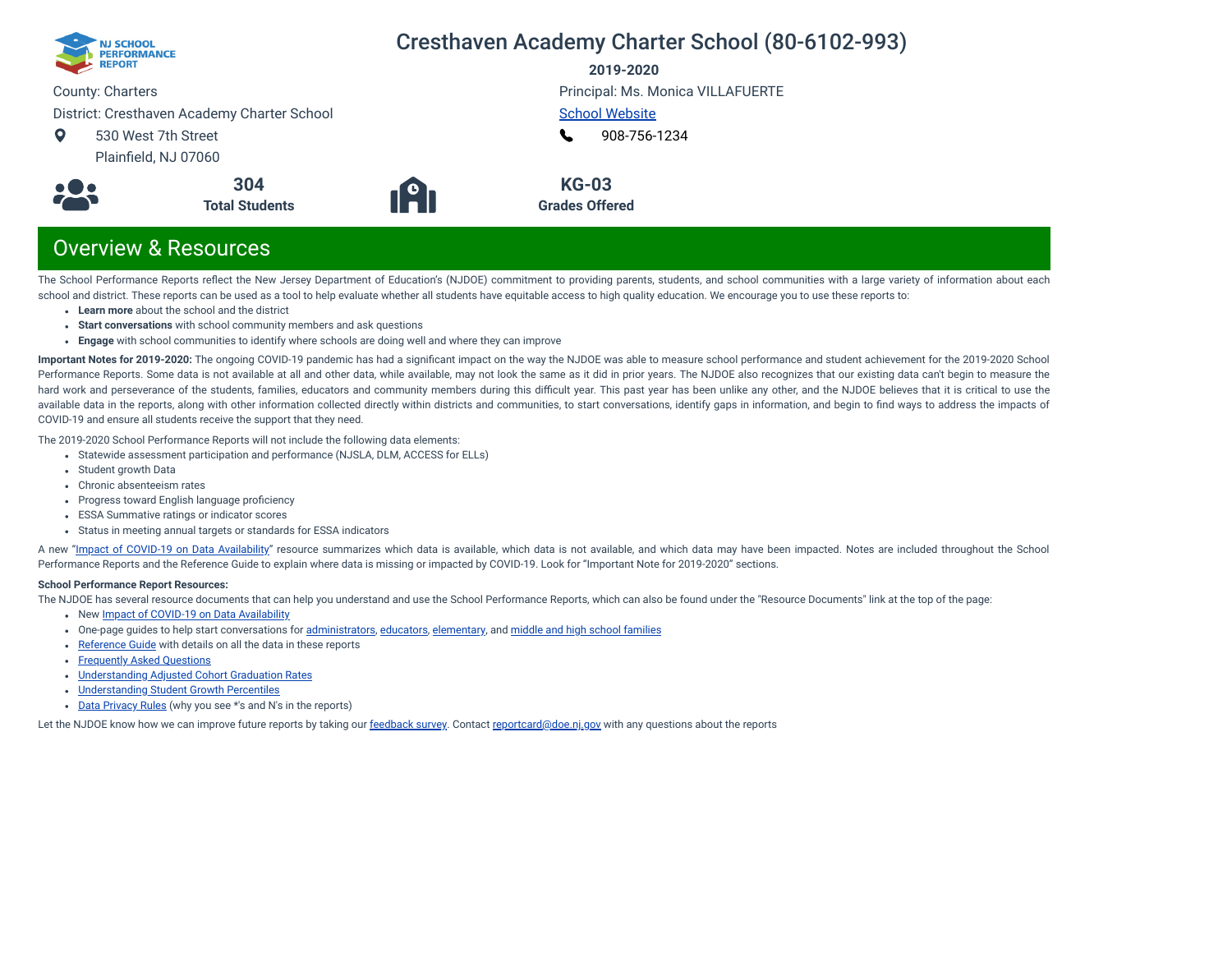

(80-6102-993) 2019-2020

#### **Report Key:**

**\*** Data is not displayed in order to protect student privacy **\*\*** Accountability calculations require 20 or more students **N** No Data is available to display

**†** This indicates a table specific note,see note below table

## Overview & Resources

## **School Contact Information**

This table contains contact information including principal name, address, phone number, email address, and social media information, if provided.

| <b>Type</b>           | <b>Contact Information</b>                |
|-----------------------|-------------------------------------------|
| County                | Charters                                  |
| <b>District</b>       | Cresthaven Academy Charter School         |
| <b>Principal Name</b> | Ms. Monica VILLAFUERTE                    |
| Address               | 530 West 7th Street, Plainfield, NJ 07060 |
| <b>Phone Number</b>   | 908-756-1234                              |
| Email Address         | mvillafuerte@cresthavenacademy.org        |
| Website               | www.cresthavenacademy.org                 |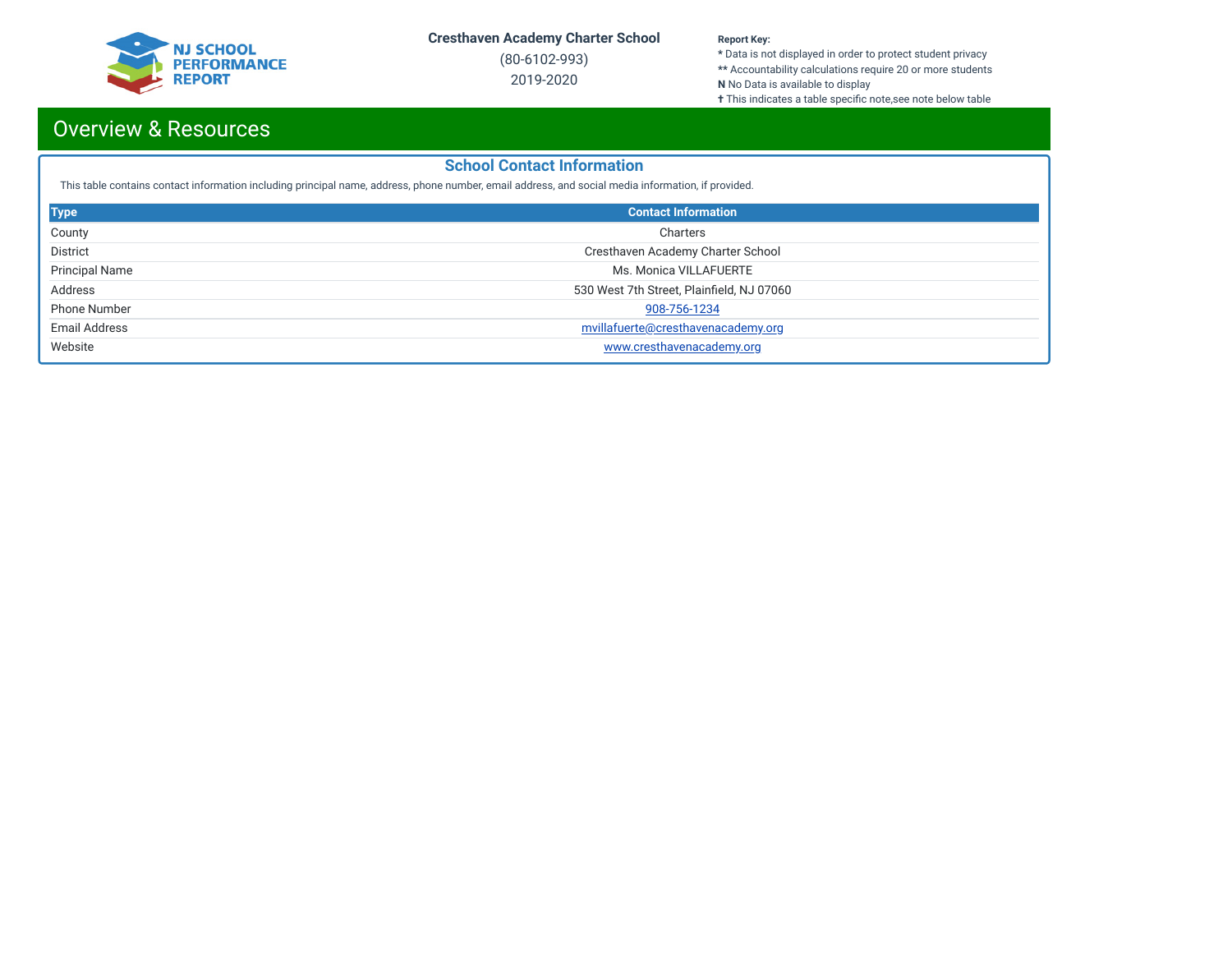

(80-6102-993) 2019-2020

#### **Report Key:**

**\*** Data is not displayed in order to protect student privacy **\*\*** Accountability calculations require 20 or more students **N** No Data is available to display

**†** This indicates a table specific note,see note below table

## **Demographics**

Enrollment data reflects enrollment reported at the end of the school year and only includes students attending the school. Students that attend programs at other schools or outside of the district are not included in enrollment counts and percentages.

## **Enrollment Trends by Grade**

This table shows the number of students enrolled by grade for the past three school years. Any students enrolled outside of the grades offered will be included in the total enrollment.

| <b>Grade</b> | $2017 - 18$ | $2018 - 19$ | 2019-20 |
|--------------|-------------|-------------|---------|
| KG           | 75          | 75          | 75      |
| 1            | 78          | 78          | 74      |
| 2            |             | 78          | 78      |
| 3            |             | Ω           | 77      |
| Total        | 153         | 231         | 304     |

## **Enrollment Trends by Student Group**

This table shows the percentage of students by student group for the past three school years. Note that 2019-20 is the first year that data was collected for non-binary/undesignated gender and, as a result, the 2019-20 data may not be a true representation of the student population. Additionally, to protect student privacy, gender percentages for 2019-20 are rounded to the nearest 0.5.

| <b>Student Group</b>                       | 2017-18 | 2018-19 | 2019-20 |
|--------------------------------------------|---------|---------|---------|
| Female                                     | 49.0%   | 50.6%   | 51.5%   |
| Male                                       | 51.0%   | 49.4%   | 48.5%   |
| Non-Binary/Undesignated Gender             |         |         | 1%      |
| <b>Economically Disadvantaged Students</b> | 88.2%   | 85.7%   | 83.2%   |
| <b>Students with Disabilities</b>          | 10.5%   | 9.5%    | 10.2%   |
| <b>English Learners</b>                    | 15.7%   | 9.5%    | 8.2%    |
| <b>Homeless Students</b>                   | 2.0%    | 2.2%    | 2.0%    |
| Students in Foster Care                    | 0.7%    | 0.0%    | 0.0%    |
| Military-Connected Students                | 0.0%    | 0.0%    | 0.0%    |
| <b>Migrant Students</b>                    | 0.0%    | 0.0%    | 0.0%    |

## **Enrollment by Racial and Ethnic Group**

This table shows the percentage of students by racial and ethnic group for the past three school years.

| <b>Racial And Ethnic Group</b>      | 2017-18 | 2018-19 | 2019-20 |
|-------------------------------------|---------|---------|---------|
| White                               | 0.0%    | 0.0%    | $0.0\%$ |
| Hispanic                            | 79.1%   | 78.8%   | 80.3%   |
| <b>Black or African American</b>    | 20.3%   | 21.2%   | 19.4%   |
| Asian                               | 0.7%    | 0.0%    | 0.0%    |
| Native Hawaiian or Pacific Islander | 0.0%    | 0.0%    | 0.0%    |
| American Indian or Alaska Native    | 0.0%    | 0.0%    | 0.3%    |
| Two Or More Races                   | 0.0%    | 0.0%    | 0.0%    |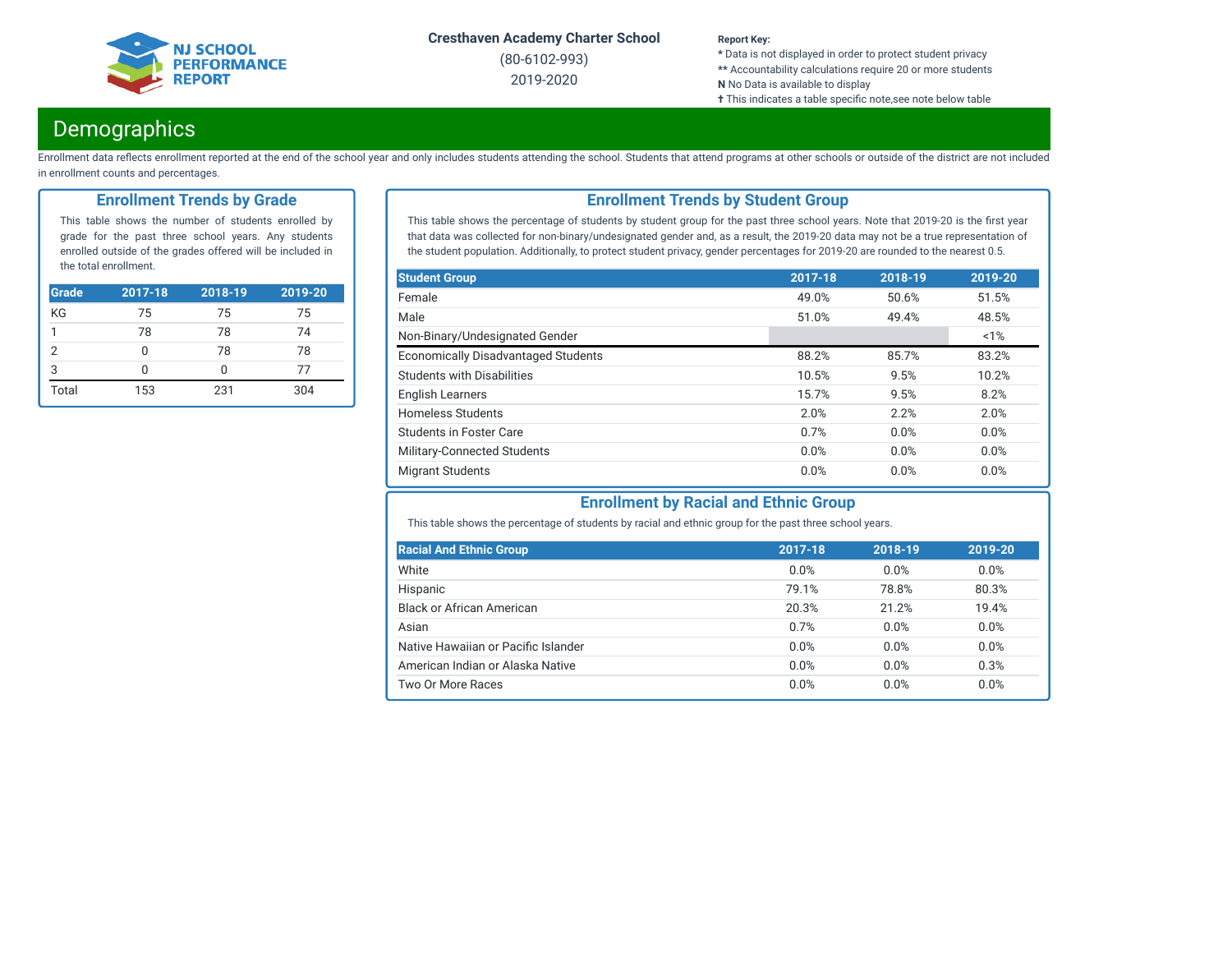

(80-6102-993) 2019-2020

#### **Report Key:**

**\*** Data is not displayed in order to protect student privacy **\*\*** Accountability calculations require 20 or more students **N** No Data is available to display

**†** This indicates a table specific note,see note below table

# Demographics

Enrollment data reflects enrollment reported at the end of the school year and only includes students attending the school. Students that attend programs at other schools or outside of the district are not included in enrollment counts and percentages.

| <b>Enrollment Trends by Full/Half Day PK and KG</b><br>This table shows number of students in full day and half day Pre-Kindergarten (PK) and Kindergarten (KG) for the past three school years. |  |  |  |  |  |  |
|--------------------------------------------------------------------------------------------------------------------------------------------------------------------------------------------------|--|--|--|--|--|--|
| Grade<br>2017-18<br>2018-19<br>2019-20                                                                                                                                                           |  |  |  |  |  |  |
| KG - Half Day                                                                                                                                                                                    |  |  |  |  |  |  |
| KG - Full Day<br>75<br>フロ                                                                                                                                                                        |  |  |  |  |  |  |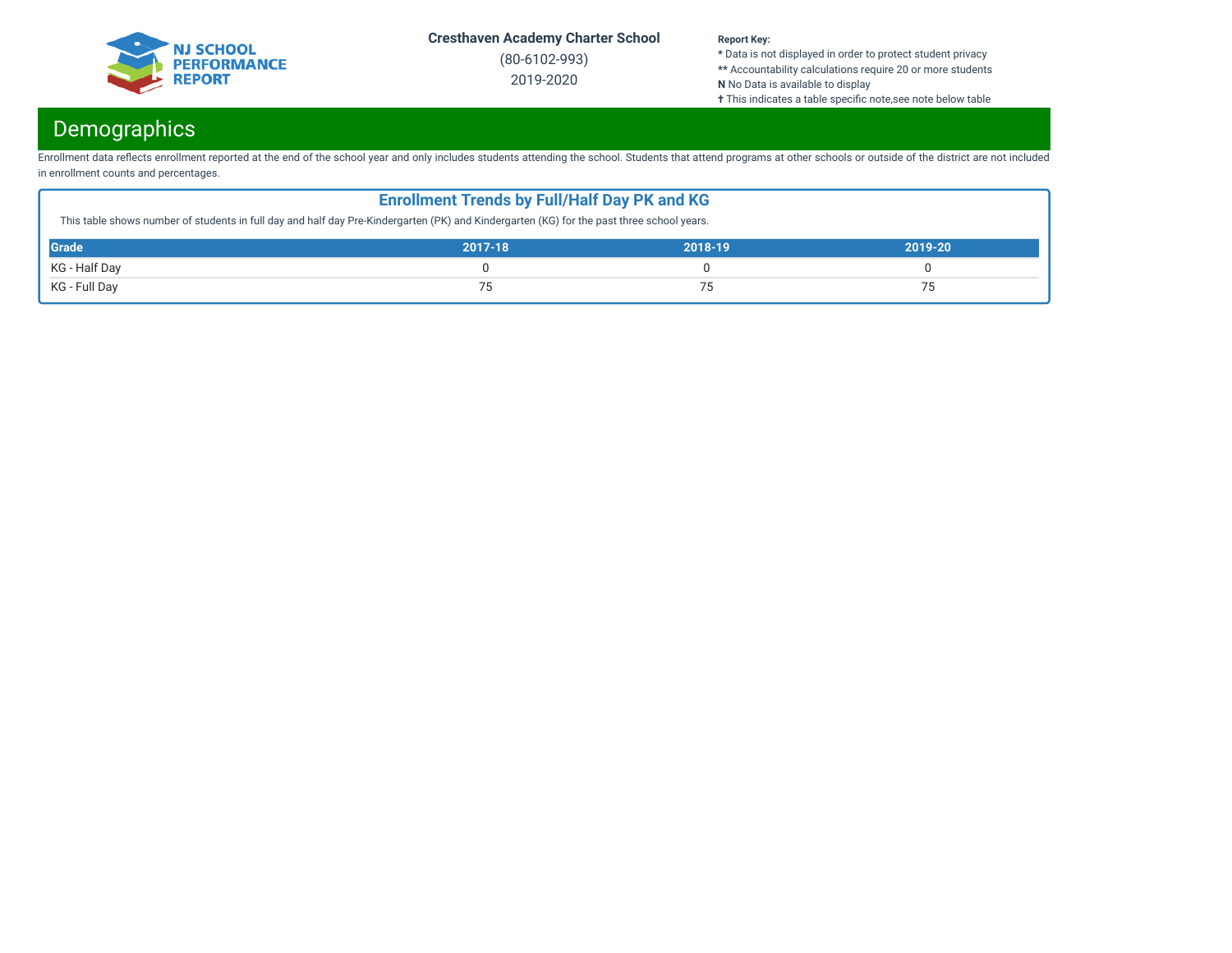

(80-6102-993) 2019-2020

#### **Report Key:**

**\*** Data is not displayed in order to protect student privacy **\*\*** Accountability calculations require 20 or more students **N** No Data is available to display

**†** This indicates a table specific note,see note below table

# **Demographics**

Enrollment data reflects enrollment reported at the end of the school year and only includes students attending the school. Students that attend programs at other schools or outside of the district are not included in enrollment counts and percentages.

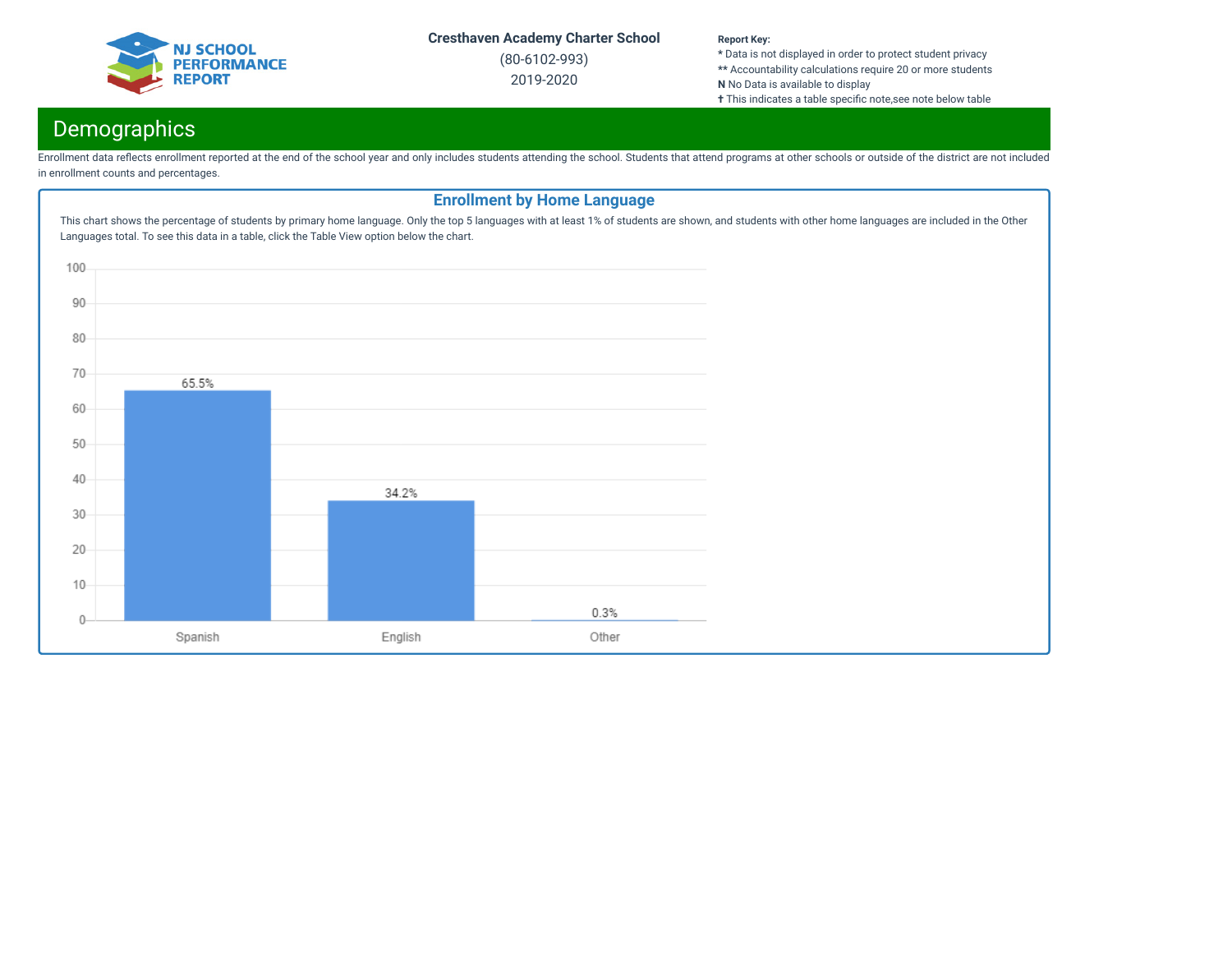

(80-6102-993) 2019-2020

#### **Report Key:**

**\*** Data is not displayed in order to protect student privacy **\*\*** Accountability calculations require 20 or more students **N** No Data is available to display **†** This indicates a table specific note,see note below table

## Academic Achievement

Important note for 2019-20: Due to the cancellation of statewide assessments and a federal waiver as a result of the COVID-19 pandemic, statewide assessment results for the New Jersey Student Learning Assessments (NJSLA), Dynamic Learning Maps (DLM), and ACCESS for ELLs assessments and related accountability measures are not available and will not be reported for the 2019-20 school year. Tables showing 2019-20 statewide assessment results and related accountability measures will not be included in this report.

## **English Language Arts and Mathematics Performance Trends**

These graphs show trends in the Proficiency Rate for Federal Accountability over the last three years. The data includes the results of students taking both the statewide assessment (NJSLA for 2018-19 and PARCC for 2017-18) and the DLM alternate assessment. The Proficiency Rate for Federal Accountability measures the percentage of students that met or exceeded expectations on the assessments (NJSLA/PARCC or DLM) with an adjustment made if the participation rate is below 95% to ensure reporting on at least 95% of students. NJSLA/PARCC results include only students in grades 3 through 10. Students that were enrolled for less than half a school year are excluded from performance results. The table below provides participation rates, proficiency rates, annual targets and status in meeting the targets, and statewide proficiency rates.

**Important note for 2019-20:** Due to the cancellation of statewide assessments and a federal waiver as a result of the COVID-19 pandemic, statewide assessment results are not available.



| <b>Performance Measure</b>                            | 2017-18 ELA | 2018-19 ELA | 2019-20 ELA | 2017-18 Math | 2018-19 Math | 2019-20 Math |
|-------------------------------------------------------|-------------|-------------|-------------|--------------|--------------|--------------|
| <b>Participation Rate</b>                             | N           | N           |             |              |              |              |
| Proficiency Rate for Federal Accountability           | N           | N           |             | N            |              |              |
| <b>Annual Target</b>                                  | N           | N           |             |              |              |              |
| Met Annual Target?                                    | N           | N           |             |              |              |              |
| Statewide Proficiency Rate for Federal Accountability | 56.7%       | 57.9%       |             | 45.0%        | 44.5%        |              |
| † Target was met within a confidence interval.        |             |             |             |              |              |              |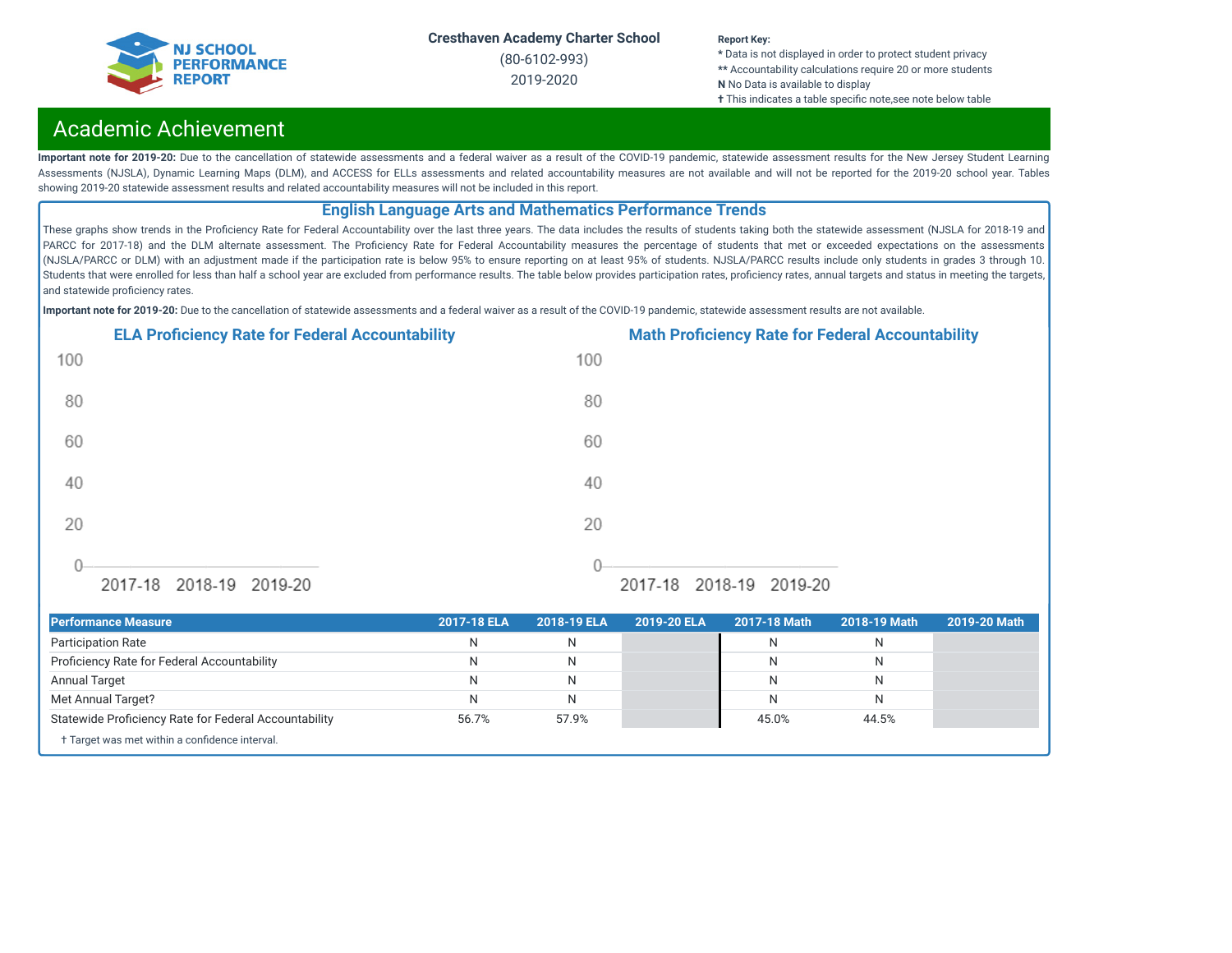

(80-6102-993) 2019-2020

#### **Report Key:**

**\*** Data is not displayed in order to protect student privacy **\*\*** Accountability calculations require 20 or more students **N** No Data is available to display **†** This indicates a table specific note,see note below table

## Academic Achievement

Important note for 2019-20: Due to the cancellation of statewide assessments and a federal waiver as a result of the COVID-19 pandemic, statewide assessment results for the New Jersey Student Learning Assessments (NJSLA), Dynamic Learning Maps (DLM), and ACCESS for ELLs assessments and related accountability measures are not available and will not be reported for the 2019-20 school year. Tables showing 2019-20 statewide assessment results and related accountability measures will not be included in this report.

## **English Language Arts Assessment - Performance Trends**

This graph shows the percentage of students who met or exceeded expectations on each grade level exam on the statewide assessment for English Language Arts (ELA) for the past three years. 2018-19 data is from the New Jersey Student Learning Assessment (NJSLA) and 2017-18 data is from the PARCC assessment.

**Important note for 2019-20:** Due to the cancellation of statewide assessments and a federal waiver as a result of the COVID-19 pandemic, statewide assessment results are not available.

## **Percentage of Students Meeting/Exceeding Expectations**

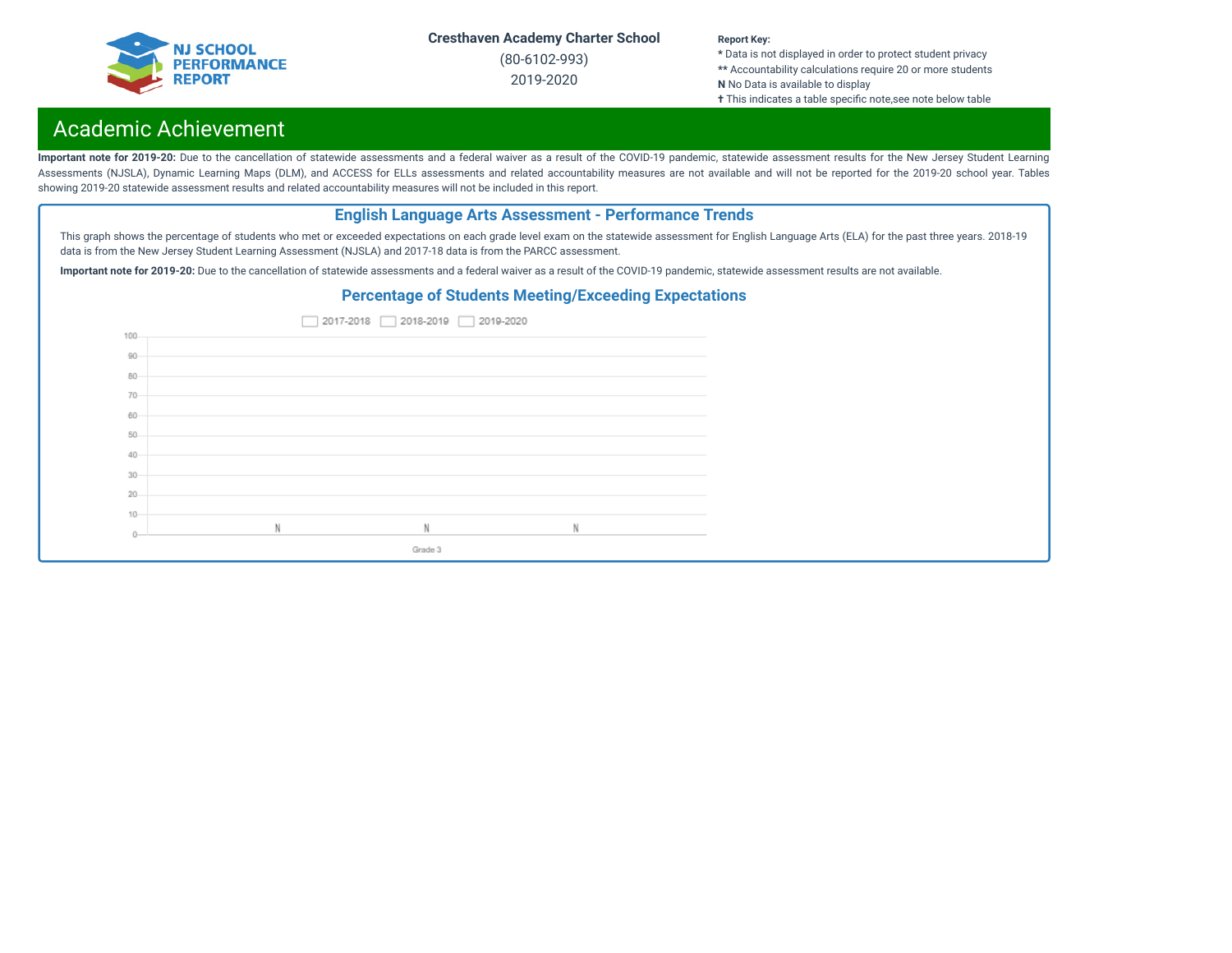

(80-6102-993) 2019-2020

#### **Report Key:**

**\*** Data is not displayed in order to protect student privacy **\*\*** Accountability calculations require 20 or more students **N** No Data is available to display **†** This indicates a table specific note,see note below table

## Academic Achievement

Important note for 2019-20: Due to the cancellation of statewide assessments and a federal waiver as a result of the COVID-19 pandemic, statewide assessment results for the New Jersey Student Learning Assessments (NJSLA), Dynamic Learning Maps (DLM), and ACCESS for ELLs assessments and related accountability measures are not available and will not be reported for the 2019-20 school year. Tables showing 2019-20 statewide assessment results and related accountability measures will not be included in this report.

## **Mathematics Assessment – Performance Trends**

This graph shows the percentage of students who met or exceeded expectations on each grade level or end-of-course exam on the statewide assessment for Mathematics for the past three years. 2018-19 data is from the New Jersey Student Learning Assessment (NJSLA) and 2017-18 data is from the PARCC assessment.

Note: 2018-19 results for Algebra I, Geometry, and Algebra II do not include students in grade 11, but 2017-18 results do include students in grade 11. Therefore, trend data for these assessments may not be comparable.

**Important note for 2019-20:** Due to the cancellation of statewide assessments and a federal waiver as a result of the COVID-19 pandemic, statewide assessment results are not available.

### **Percentage of Students Meeting/Exceeding Expectations**

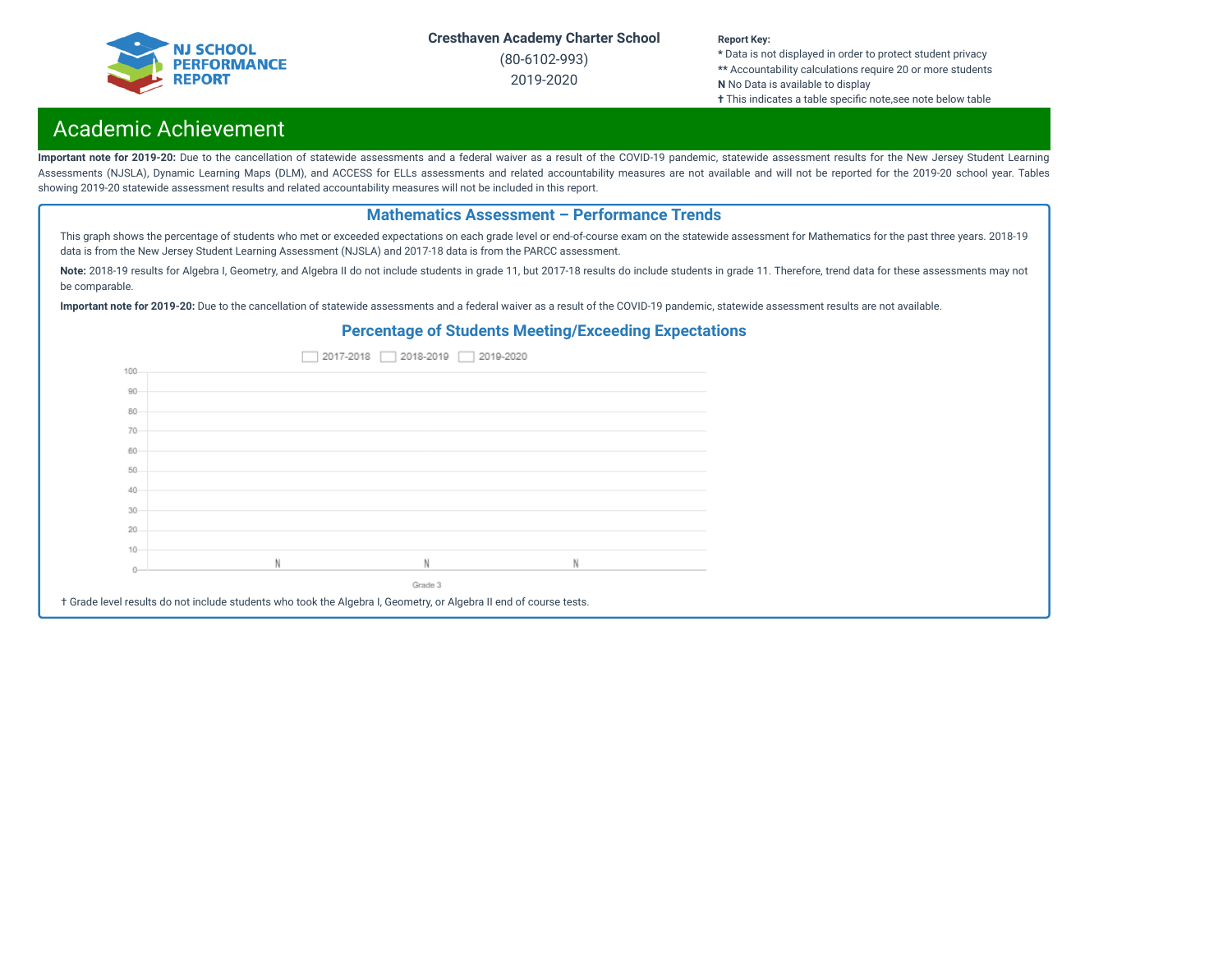

(80-6102-993) 2019-2020

#### **Report Key:**

**\*** Data is not displayed in order to protect student privacy **\*\*** Accountability calculations require 20 or more students **N** No Data is available to display **†** This indicates a table specific note, see note below table

## Academic Achievement

### **DLM Alternate Assessment - Participation**

This table shows the number of students taking the Dynamic Learning Maps (DLM) alternate assessment, which tests academic progress in English Language Arts (ELA) and Mathematics for students with different types of significant cognitive disabilities.

**Important note for 2019-20:** Due to the cancellation of statewide assessments and a federal waiver as a result of the COVID-19 pandemic, DLM participation is not available for 2019-20.

### **English Language Progress to Proficiency**

This table shows the percentage of English Learners who demonstrated the expected amount of growth on the ACCESS for ELLs 2.0 Assessment for English Language proficiency. A student's expected growth is based on the student's initial year proficiency level and student growth expectations are increased by equal intervals each year so that the student meets the proficiency cut score of 4.5 within five years. The table shows the annual target for the percentage of students making expected growth and whether that target was met.

**Important note for 2019-20:** Due to the cancellation of statewide assessments and a federal waiver as a result of the COVID-19 pandemic, English Language Progress to Proficiency is not available for 2019-20.

### **English Language Proficiency Test -Participation and Performance**

This table shows, by years in district, the number of English learner students taking the ACCESS for ELLs 2.0 Assessment for English language proficiency and the percentage of students tested that received an overall score of 4.5 or above. Students must receive a score of 4.5 or higher to be considered for proficient status.

**Important note for 2019-20:** Due to the cancellation of statewide assessments and a federal waiver as a result of the COVID-19 pandemic, ACCESS for ELLs 2.0 assessment participation and performance are not available for 2019- 20.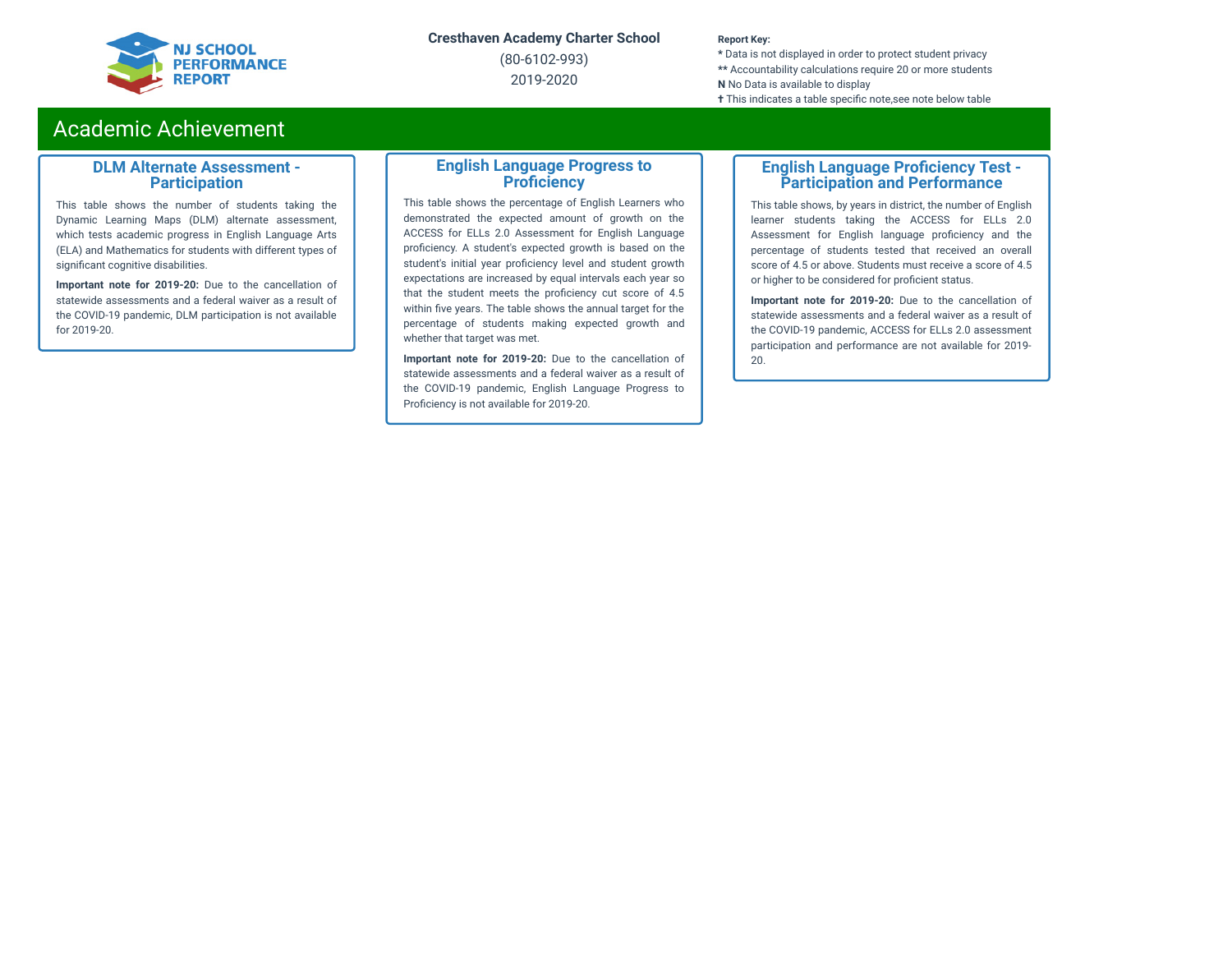

(80-6102-993) 2019-2020

#### **Report Key:**

**\*** Data is not displayed in order to protect student privacy **\*\*** Accountability calculations require 20 or more students **N** No Data is available to display **†** This indicates a table specific note, see note below table

## Academic Achievement

The New Jersey Student Learning Assessment for Science (NJSLA-S) measures student proficiency with the New Jersey Student Learning Standards for Science. All students in grades 5, 8, and 11 will take the [NJSLA-Science](https://www.nj.gov/education/assessment/sla/science/) assessment. Students receive a score of Level 1, 2, 3, or 4 where levels 3 and 4 represent proficiency. Visit the NJSLA-Science website for more information about NJSLA-S. These results do not include students that took the Dynamic Learning Maps (DLM) Science [assessment](https://www.nj.gov/education/schools/achievement/), visit the assessment reports page for DLM results.

Important note for 2019-20: Due to the cancellation of statewide assessments and a federal waiver as a result of the COVID-19 pandemic, statewide assessment results are not available for 2019-20. Tables showing 2019-20 NJSLA Science assessment results will not be included in this report.

## **NJSLA Science Assessment: Summary**

This table shows how students performed on the NJSLA Science assessment. Students scoring at Level 3 or 4 are considered proficient.

**Important note for 2019-20:** Due to the cancellation of statewide assessments and a federal waiver as a result of the COVID-19 pandemic, statewide assessment results for NJSLA Science are not available for 2019-20.

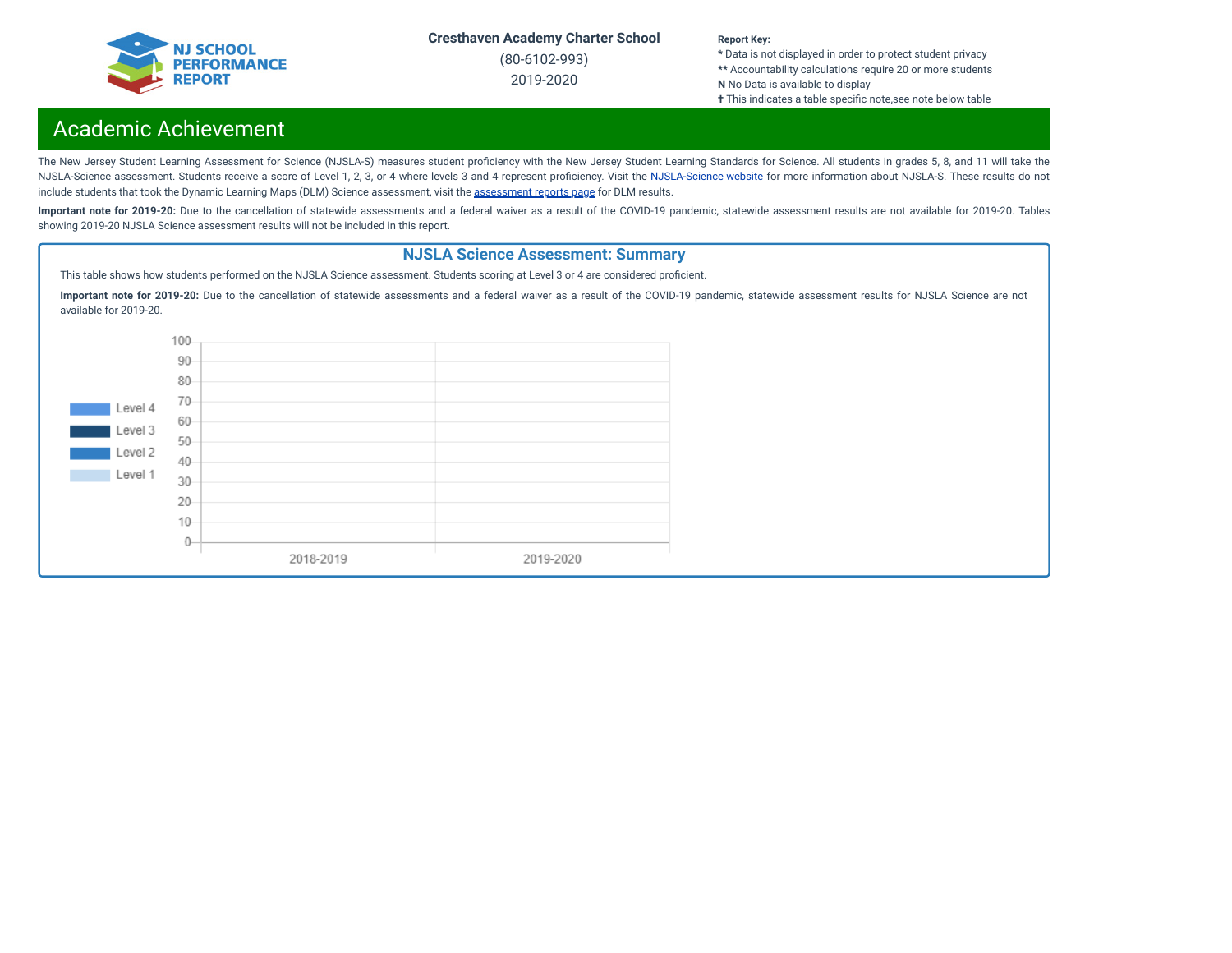

(80-6102-993) 2019-2020

#### **Report Key:**

**\*** Data is not displayed in order to protect student privacy **\*\*** Accountability calculations require 20 or more students **N** No Data is available to display **†** This indicates a table specific note,see note below table

## Climate and Environment

Student absences provide important information about a school's culture and climate. Research shows that absences impact a student's ability to succeed in school. The New Jersey Department of Education used input from New Jersey communities to select chronic absenteeism as its measure of school quality and student success for the ESSA accountability plan. **Chronic absenteeism** is dened as being absent for 10% or more of the days enrolled during the school year. A student who is not present for any reason, whether excused, unexcused, or for disciplinary action, is considered absent unless permitted by state statute or regulations. Students with fewer than 45 days in membership are excluded from attendance calculations.

Important Note for 2019-20: Due the COVID-19 pandemic, NJDOE received a federal waiver which removed the requirement to report on chronic absenteeism and related accountability measures for the 2019-20 school year. As a result, NJDOE will not report on chronic absenteeism and other attendance data for 2019-20. Tables showing 2019-20 attendance data will be hidden in this report.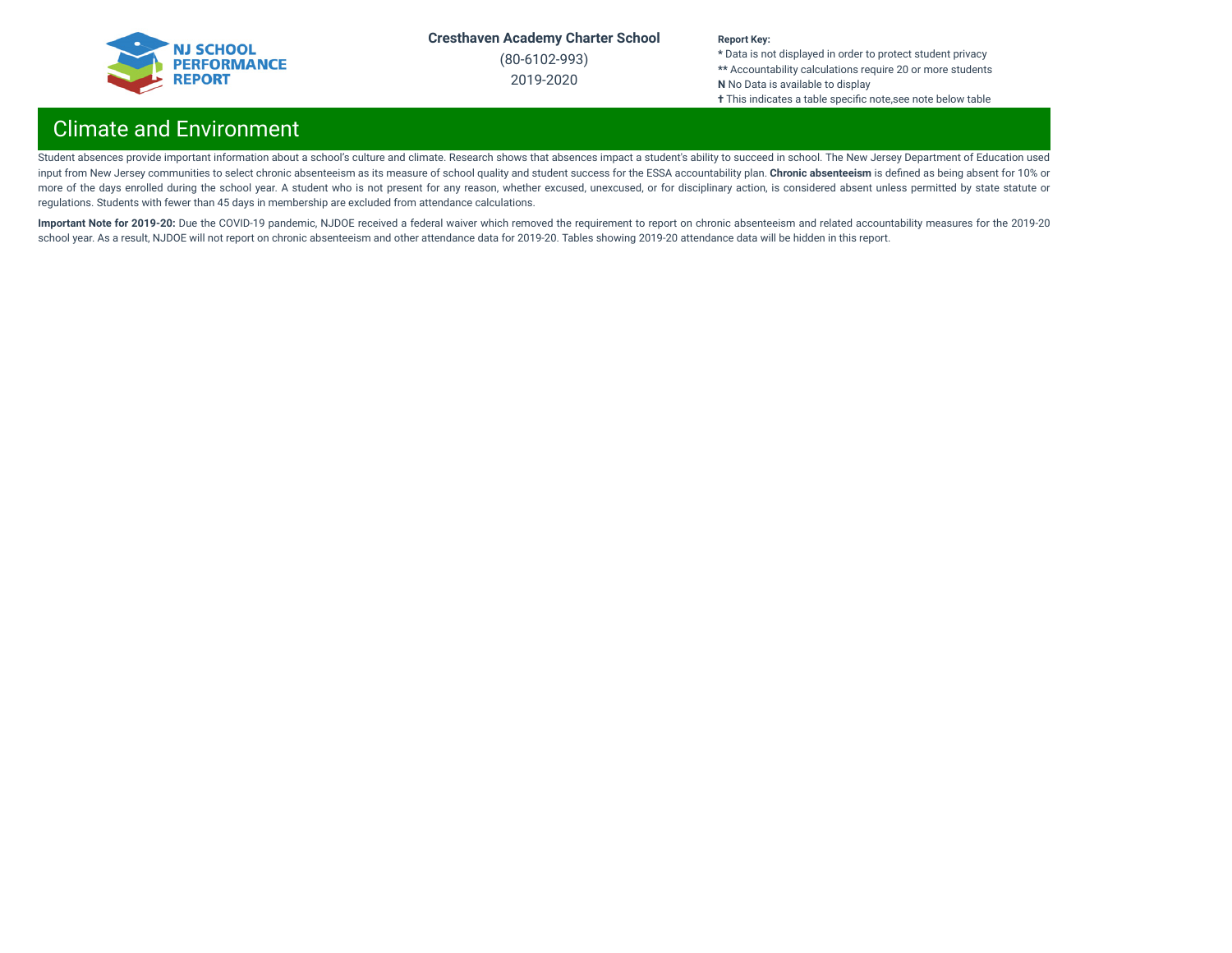

(80-6102-993) 2019-2020

#### **Report Key:**

**\*** Data is not displayed in order to protect student privacy **\*\*** Accountability calculations require 20 or more students **N** No Data is available to display **†** This indicates a table specific note, see note below table

## Climate and Environment

The New Jersey Department of Education migrated to a new reporting system, the Student Safety Data System (SSDS), starting in 2017-18, which includes improved definitions, new reporting fields, and updated guidance for reporting incidents. Comparing current data to data from 2016-17 and earlier could lead to inaccurate conclusions in many reporting categories. In addition to the 2018-19 data below, NJDOE is required, under ESSA, to report on the most recent, publicly-available Civil Rights Data Collection (CRDC) data, which can be found on the NJDOE School [Performance](https://www.nj.gov/education/schoolperformance/climate/) webpage.Please note that prior to school year 2017-2018, the CRDC and the State collection system, EVVRS, did not collect the same data elements. In an effort to better align the State system with the CRDC, the new Student Safety Data System (SSDS) collects all the required CRDC data elements. NJDOE is in the process of developing a reporting function for the SSDS which will allow LEAs to use the same data for both submissions.

Important note for 2019-20: Due to school closures as a result of [Executive](https://nj.gov/infobank/eo/056murphy/pdf/EO-107.pdf) Order 107, discipline data for the 2019-20 school year may not be comparable to prior or future school years and NJDOE recommends caution in making comparisons.

## **Violence, Vandalism, HIB, and Substance Offenses**

This table shows the number of incidents reported by type. A single incident may be counted under multiple incident types. The total unique incidents row provides an unduplicated count of incidents. The last row shows the rate of incidents for every 100 students enrolled.

| <b>Incident Type</b>                     | <b>Number of Incidents</b> |
|------------------------------------------|----------------------------|
| Violence                                 | N                          |
| Weapons                                  | N                          |
| Vandalism                                | N                          |
| Substances                               | N                          |
| Harassment, Intimidation, Bullying (HIB) | N                          |
| <b>Total Unique Incidents</b>            | N                          |
| Incidents Per 100 Students Enrolled      | N                          |

### **Police Notifications**

This table shows, by incident type, the number of cases where an incident led to police notification.

| <b>Incident Type</b>                     | <b>Incidents Reported to Police</b> |
|------------------------------------------|-------------------------------------|
| Violence                                 | N                                   |
| Weapons                                  | N                                   |
| Vandalism                                | N                                   |
| Substances                               | N                                   |
| Harassment, Intimidation, Bullying (HIB) | N                                   |
| Other Incidents Leading to Removal       | N                                   |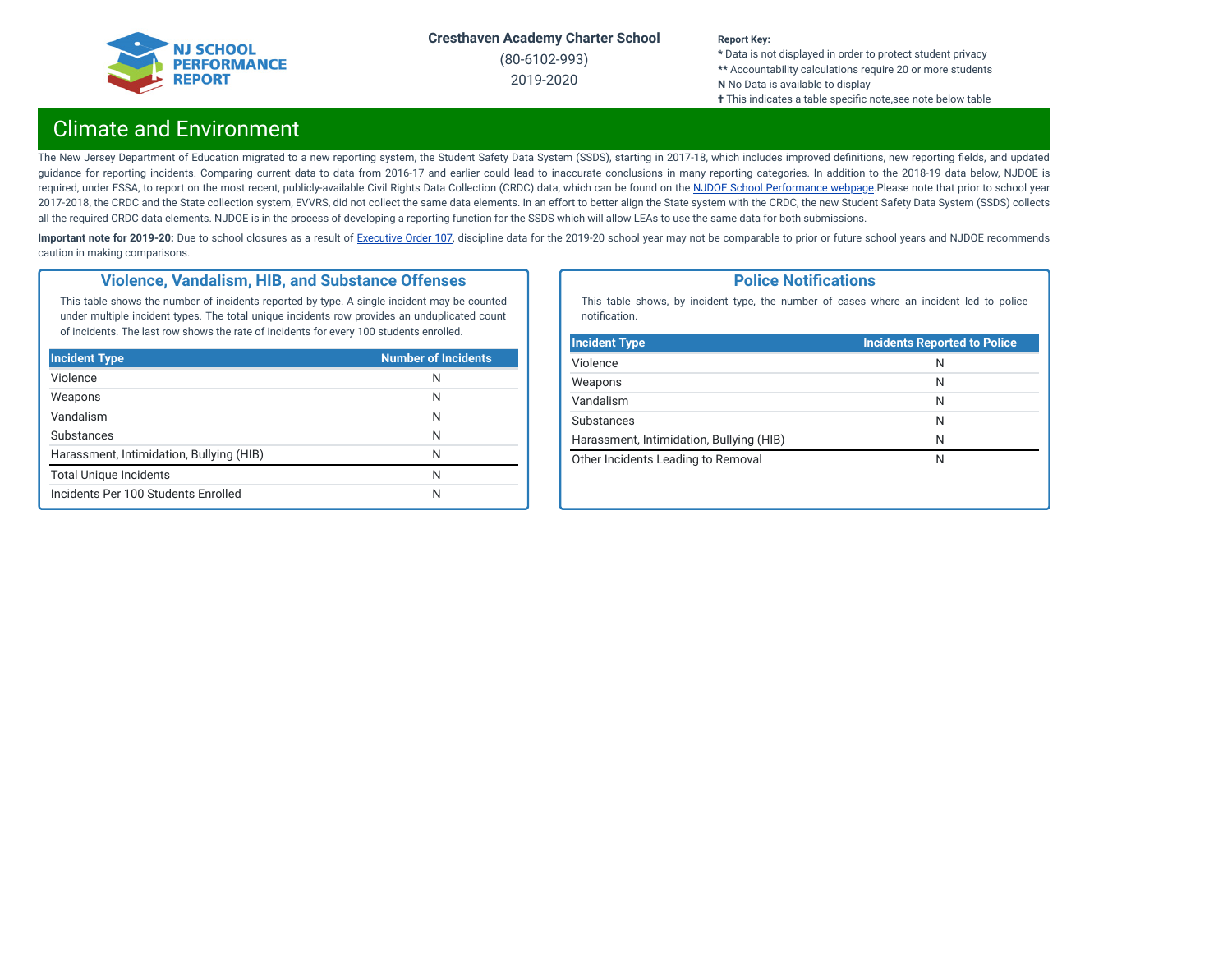

(80-6102-993) 2019-2020

#### **Report Key:**

**\*** Data is not displayed in order to protect student privacy **\*\*** Accountability calculations require 20 or more students **N** No Data is available to display **†** This indicates a table specific note,see note below table

## Climate and Environment

The New Jersey Department of Education migrated to a new reporting system, the Student Safety Data System (SSDS), starting in 2017-18, which includes improved definitions, new reporting fields, and updated guidance for reporting incidents. Comparing current data to data from 2016-17 and earlier could lead to inaccurate conclusions in many reporting categories. In addition to the 2018-19 data below, NJDOE is required, under ESSA, to report on the most recent, publicly-available Civil Rights Data Collection (CRDC) data, which can be found on the NJDOE School [Performance](https://www.nj.gov/education/schoolperformance/climate/) webpage.Please note that prior to school year 2017-2018, the CRDC and the State collection system, EVVRS, did not collect the same data elements. In an effort to better align the State system with the CRDC, the new Student Safety Data System (SSDS) collects all the required CRDC data elements. NJDOE is in the process of developing a reporting function for the SSDS which will allow LEAs to use the same data for both submissions.

Important note for 2019-20: Due to school closures as a result of [Executive](https://nj.gov/infobank/eo/056murphy/pdf/EO-107.pdf) Order 107, discipline data for the 2019-20 school year may not be comparable to prior or future school years and NJDOE recommends caution in making comparisons.

### **Harassment, Intimidation, and Bullying (HIB) Investigations**

This table shows, by the nature of the incident, the number of alleged and confirmed Harassment, Intimidation, and Bulling (HIB) investigations. The nature of an incident is based on the protected categories listed below, and the nature of a single HIB investigation may include multiple categories. All confirmed incidents must have an identified nature.

| <b>HIB Nature (Protected Category) HIB Alleged HIB Confirmed Total HIB Investigations</b> |   |   |   |
|-------------------------------------------------------------------------------------------|---|---|---|
| Race                                                                                      | N | N | Ν |
| Religion                                                                                  | N | N | Ν |
| Ancestry                                                                                  | N | N | Ν |
| Gender                                                                                    | N | N | Ν |
| <b>Sexual Orientation</b>                                                                 | N | N | Ν |
| <b>Disability</b>                                                                         | N | N | Ν |
| Other                                                                                     | N | N | Ν |
| No Identified Nature                                                                      | Ν | N | Ν |

## **Student Disciplinary Removals**

The first table shows, by removal type, the number and percentage of students who received disciplinary removals during the school year. Removal types include students receiving one or more in-school suspensions, one or more out-of-school suspensions, one or more suspension of any type, removal to another school or other educational program, expulsion with no further educational services, or arrest. The second table shows the total number of days missed due to out-of-school suspension for all students during the school year.

| <b>Removal Type</b>                   | <b>Number of</b><br><b>Students</b> | <b>Percent of</b><br><b>Students</b> |
|---------------------------------------|-------------------------------------|--------------------------------------|
| In-School Suspensions                 | $\Omega$                            | 0.0%                                 |
| Out-of-School<br>Suspensions          | U                                   | 0.0%                                 |
| Any Suspension                        | $\Omega$                            | 0.0%                                 |
| Removal to other<br>education program | O                                   | 0.0%                                 |
| Expulsion                             | 0                                   | 0.0%                                 |
| Arrest                                | O                                   | 0.0%                                 |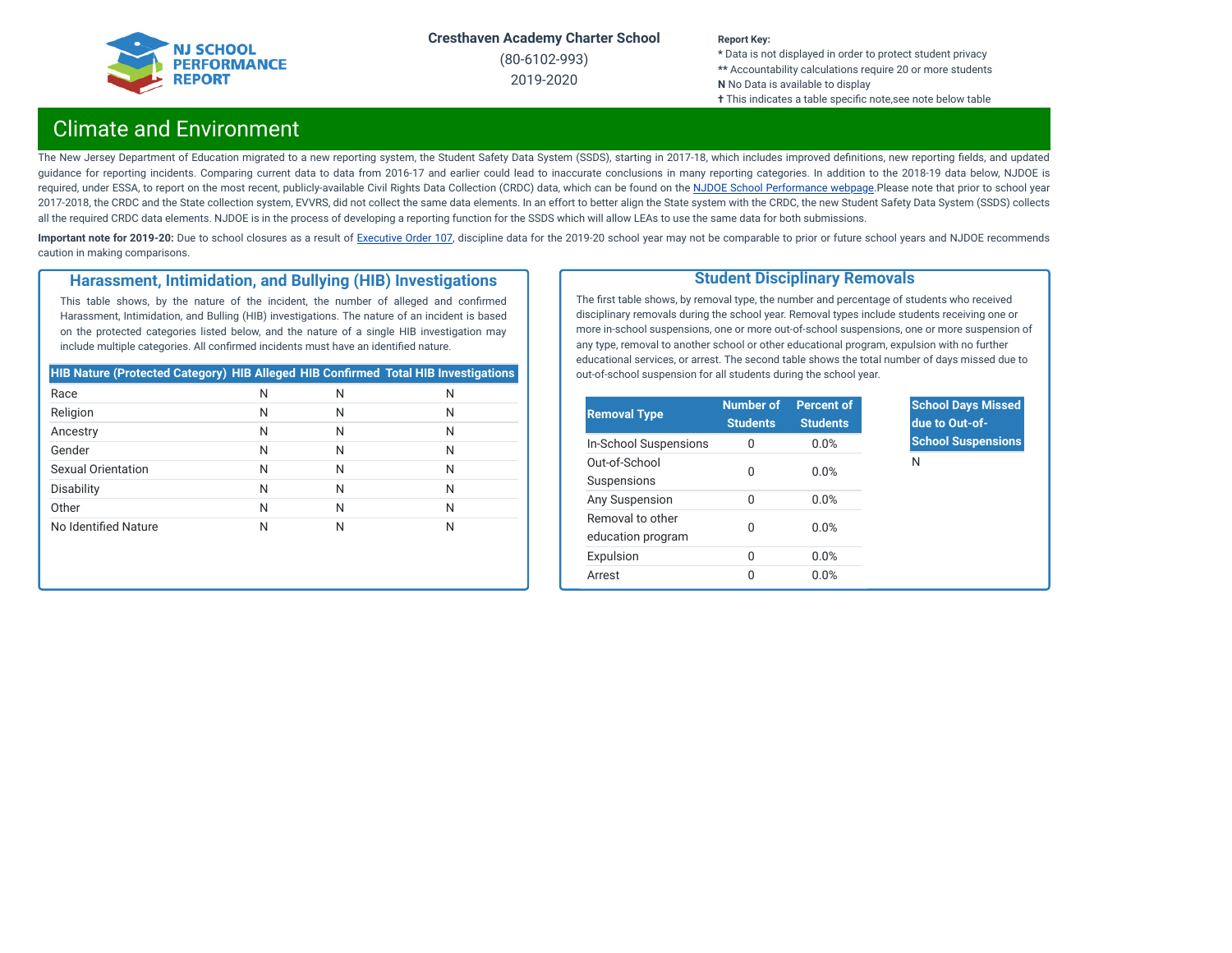

(80-6102-993) 2019-2020

#### **Report Key:**

**\*** Data is not displayed in order to protect student privacy **\*\*** Accountability calculations require 20 or more students **N** No Data is available to display

**†** This indicates a table specific note,see note below table

## Climate and Environment

### **School Day**

This table shows the start and end times and length of school day for a typical student at this school. Instructional time is the amount of time that a typical student was engaged in instructional activities under the supervision of a certified teacher. Full time students attend this school for more than half of the school day and shared-time students attend the school for half of the school day or less.

**Important note for 2019-20:** The start and end times in this table may reflect standard hours for in-person instruction. These hours may have been adjusted due to remote or hybrid instruction schedules.

| <b>Category</b>                       | <b>School</b>  |
|---------------------------------------|----------------|
| <b>Typical Start Time</b>             | $7:45$ AM      |
| <b>Typical End Time</b>               | $3:45$ PM      |
| Length of School Day                  | 8 Hrs. 0 Mins. |
| <b>Full Time - Instructional Time</b> | 7 Hrs. 0 Mins. |
| Shared Time - Instructional Time      | 4 Hrs. 0 Mins. |

### **Device Ratios**

This table typically includes information collected from the NJTRAx database. The NJDOE established the NJTRAx Digital Learning Readiness database to gauge the technology readiness of New Jersey schools and districts for online testing as well as to provide a tool to assist schools in determining readiness for digital learning. For more information about NJTRAx, visit the New Jersey Digital Learning and [Assessment](https://njdigitallearning.org/njtrax/) Portal.

**Important Note for 2019-2020:** [Executive](https://nj.gov/infobank/eo/056murphy/pdf/EO-107.pdf) Order 107 required all schools to close and cease in-person instruction, and schools switched to remote instruction. As a result, the number of devices available in each school was not consistent throughout the 2019-2020 school year as districts worked to meet the technological needs of their students. Therefore, the device ratio is not included in the 2019-2020 School Performance Reports because a single device ratio would not give a full picture of the availability of devices and the changing nature of this information during the 2019-2020 school year. Instead, the NJDOE is sharing links to other school and district technology information collected during the 2020-2021 school year:

School and District Technology [Information:](https://www.state.nj.us/education/schoolperformance/climate/docs/DistrictReportedStudentDeviceInformation.xlsx) data collected through NJ SMART in November 2020, which includes student device type and student device owner

The [NJDOE](https://www.nj.gov/education/grants/digitaldivide/techsurveys.shtml) Digital Divide page: includes weekly updated state summaries on student device and connectivity needs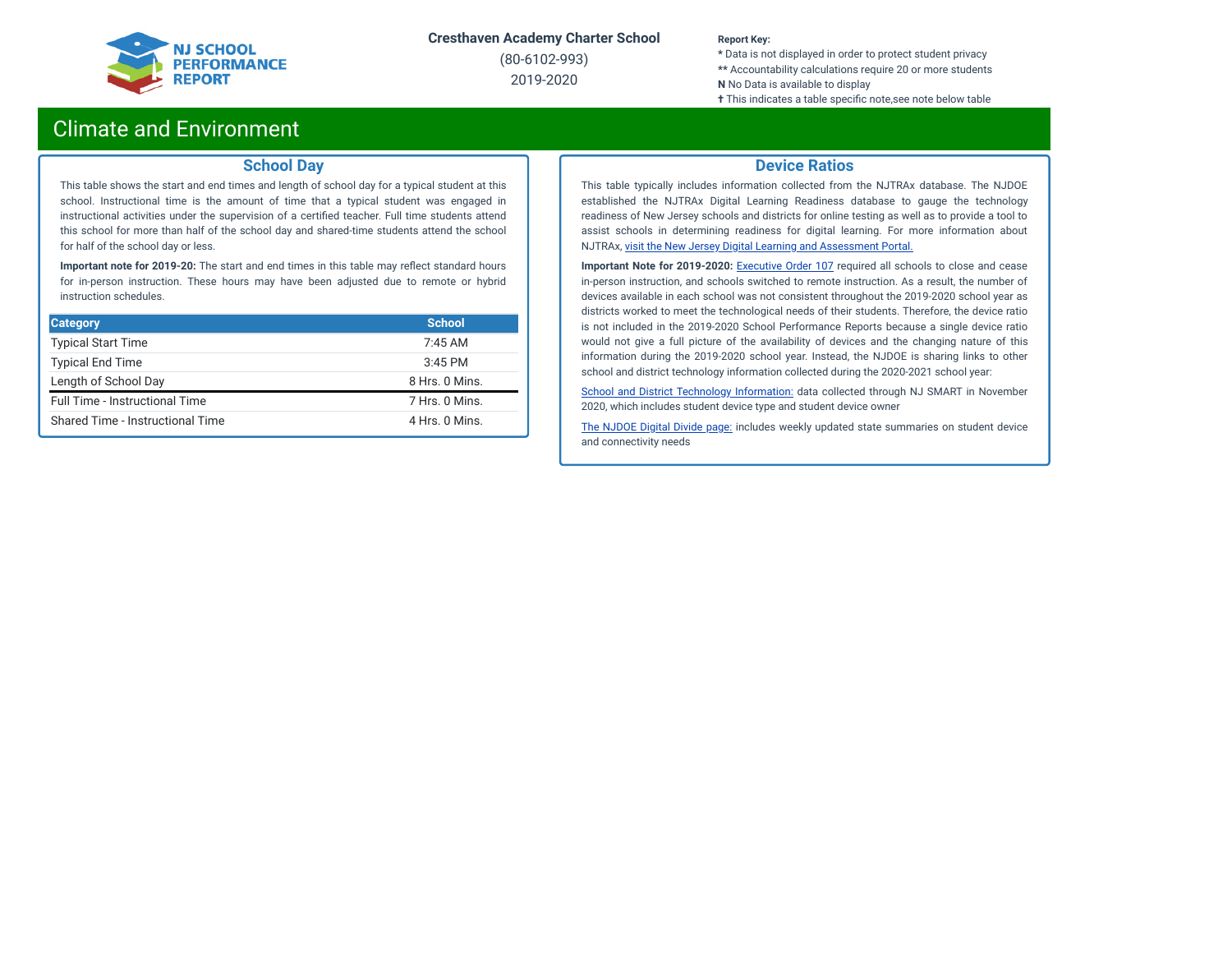

(80-6102-993) 2019-2020

#### **Report Key:**

**\*** Data is not displayed in order to protect student privacy **\*\*** Accountability calculations require 20 or more students **N** No Data is available to display **†** This indicates a table specific note, see note below table

## **Staff**

Staff data reflects teachers and administrators reported by districts at the beginning of the school year.

#### **Key terms for staff data:**

#### **Teachers:** All classroom teachers

Administrators: Principals, assistant principals, supervisors, coordinators, directors, and other central-office administrators, as well as superintendents and other district-level administrators Experience: Experience is based on information submitted by districts on all their staff members. For purposes of this report, the ESSA Educator Equity and federal reporting requirements, NJDOE has defined teachers as "inexperienced" if they have fewer than four years of prior experience in a given district. The tables below report on "experienced" teachers and administrators for federal reporting purposes. Out-of-Field: A teacher is labeled "out-of-field" if they are potentially teaching outsdie their area of certification. This could occur if the teacher cannot be found in the NJDOE's certification system, if their job code does not match their certification, of if the teacher has an expired certificate.

### **Teachers – Experience**

This table shows information about the experience of teachers assigned to this school and across the state. No teachers in New Jersey are teaching under emergency or provisional credentials as defined the United States Department of Education. The number of out-of-field teachers is the number of teachers who are potentially teaching outside of their area of certification.

| <b>Category</b>                                                              | <b>Teachers Teachers</b> |         |
|------------------------------------------------------------------------------|--------------------------|---------|
|                                                                              | in School in State       |         |
| <b>Total Number of teachers</b>                                              | 30                       | 119,170 |
| Average years experience in<br>public schools                                | 3.1                      | 12.3    |
| Average years experience in<br>district                                      | 11                       | 11.0    |
| Percentage of Teachers with 4 or<br>more years experience in the<br>district | 0.0%                     | 75.8%   |
| Number of out-of-field teachers                                              |                          | 2.276   |

### **Administrators – Experience (District Level)**

This table shows information about the experience of administrators assigned to this district and across the state.

| <b>Category</b>                                                                    | Admin. Admin.<br>in<br><b>District</b> | in<br><b>State</b> |
|------------------------------------------------------------------------------------|----------------------------------------|--------------------|
| Total Number of administrators                                                     | 4                                      | 9.574              |
| Average years experience in public<br>schools                                      | 10.5                                   | 16.2               |
| Average years experience in district                                               | 2.5                                    | 12.3               |
| Percentage of Administrators with 4<br>or more years experience in the<br>district | 0.0%                                   | 77.9%              |

### **Student and Staff Ratios**

This table shows ratios of students and staff members in the school and district. Ratios for librarians, nurses, counselors, and child study team members are only reported at the district level because many staff in these jobs are assigned only to the district and not to individual schools.

| <b>School</b> | <b>District</b> |
|---------------|-----------------|
| <b>Ratio</b>  | <b>Ratio</b>    |
| 10:1          | 10:1            |
| 76:1          | 76:1            |
| 8:1           | 8:1             |
|               | N               |
|               |                 |
|               | 304:1           |
|               | N               |
|               | 304:1           |
|               |                 |
|               |                 |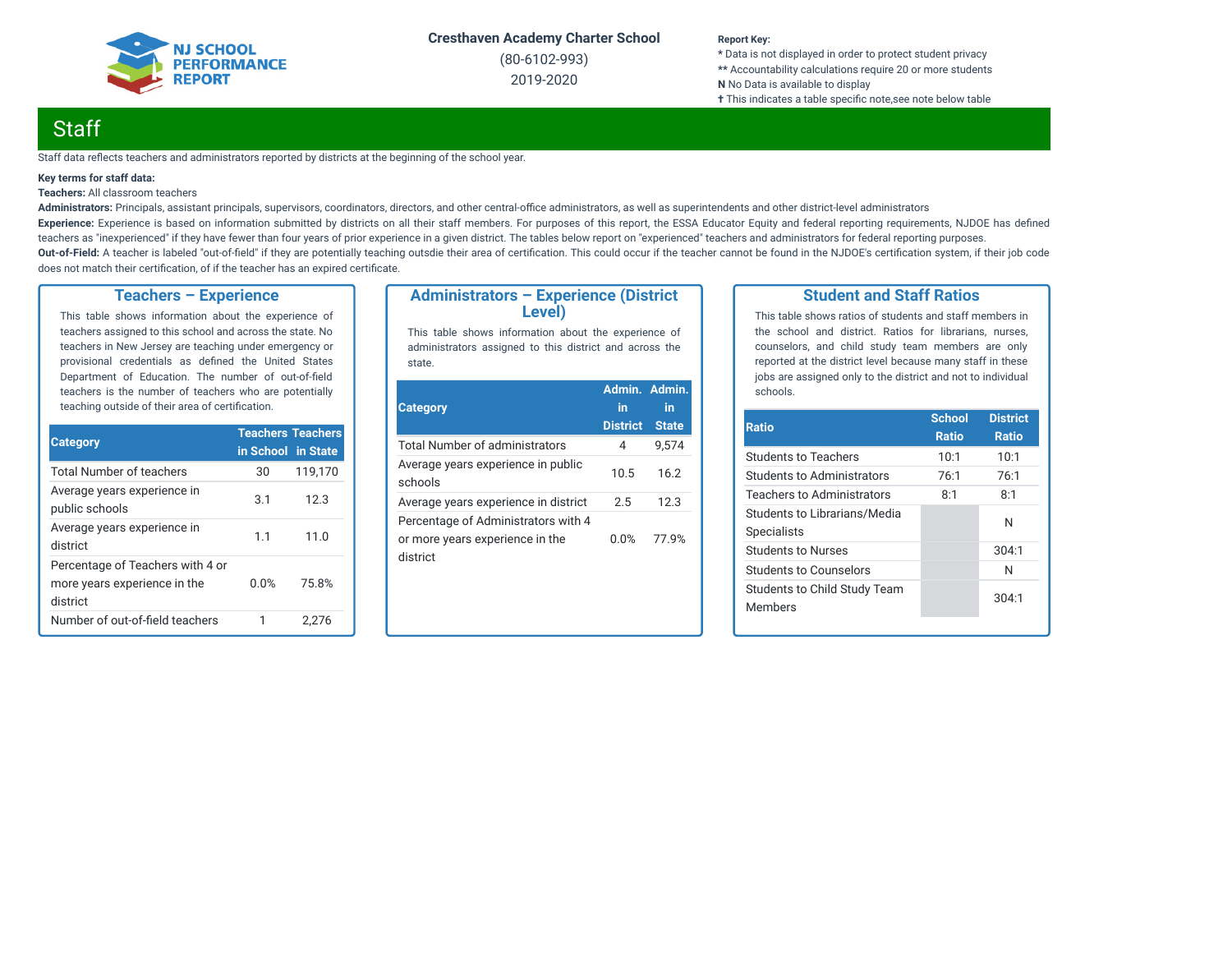

(80-6102-993) 2019-2020

#### **Report Key:**

**\*** Data is not displayed in order to protect student privacy **\*\*** Accountability calculations require 20 or more students **N** No Data is available to display **†** This indicates a table specific note, see note below table

## Staff

Staff data reflects teachers and administrators reported by districts at the beginning of the school year.

#### **Key terms for staff data:**

#### **Teachers:** All classroom teachers

Administrators: Principals, assistant principals, supervisors, coordinators, directors, and other central-office administrators, as well as superintendents and other district-level administrators Experience: Experience is based on information submitted by districts on all their staff members. For purposes of this report, the ESSA Educator Equity and federal reporting requirements, NJDOE has defined teachers as "inexperienced" if they have fewer than four years of prior experience in a given district. The tables below report on "experienced" teachers and administrators for federal reporting purposes. Out-of-Field: A teacher is labeled "out-of-field" if they are potentially teaching outsdie their area of certification. This could occur if the teacher cannot be found in the NJDOE's certification system, if their job code does not match their certification, of if the teacher has an expired certificate.

### **Teachers and Administrators – Demographics**

This table compares the percentage of students, teachers, and administrators by gender and by racial and ethnic group. Note that 2019-20 is the first year that data was collected for nonbinary/undesignated gender and, as a result, the 2019-20 data may not be a true representation of the student or staff population. Additionally, to protect student privacy, gender percentages for 2019-20 are rounded to the nearest 0.5.

| <b>Category</b>                     | <b>Students in School</b> | <b>Teachers in School</b> | <b>Administrators in School</b> | <b>Students in State</b> | <b>Teachers in State</b> | <b>Administrators in State</b> |
|-------------------------------------|---------------------------|---------------------------|---------------------------------|--------------------------|--------------------------|--------------------------------|
| Female                              | 51.5%                     | 93.5%                     | 100.0%                          | 48.5%                    | 77.0%                    | 55.5%                          |
| Male                                | 48.5%                     | 6.5%                      | 0.0%                            | 51.5%                    | 23.0%                    | 44.5%                          |
| Non-Binary/Undesignated Gender      | 1%                        | 1%                        | 1%                              | 1%                       | 1%                       | $1\%$                          |
| White                               | 0.0%                      | 63.3%                     | 75.0%                           | 41.4%                    | 83.2%                    | 77.0%                          |
| Hispanic                            | 80.3%                     | 13.3%                     | 25.0%                           | 30.5%                    | 7.6%                     | 7.4%                           |
| <b>Black or African American</b>    | 19.4%                     | 6.7%                      | 0.0%                            | 15.1%                    | 6.6%                     | 14.1%                          |
| Asian                               | 0.0%                      | 13.3%                     | 0.0%                            | 10.2%                    | 2.1%                     | 1.2%                           |
| American Indian or Alaska Native    | 0.3%                      | 0.0%                      | 0.0%                            | 0.1%                     | 0.1%                     | 0.1%                           |
| Native Hawaiian or Pacific Islander | 0.0%                      | 0.0%                      | 0.0%                            | 0.2%                     | 0.1%                     | 0.1%                           |
| Two or More Races                   | 0.0%                      | 3.3%                      | 0.0%                            | 2.4%                     | 0.2%                     | 0.2%                           |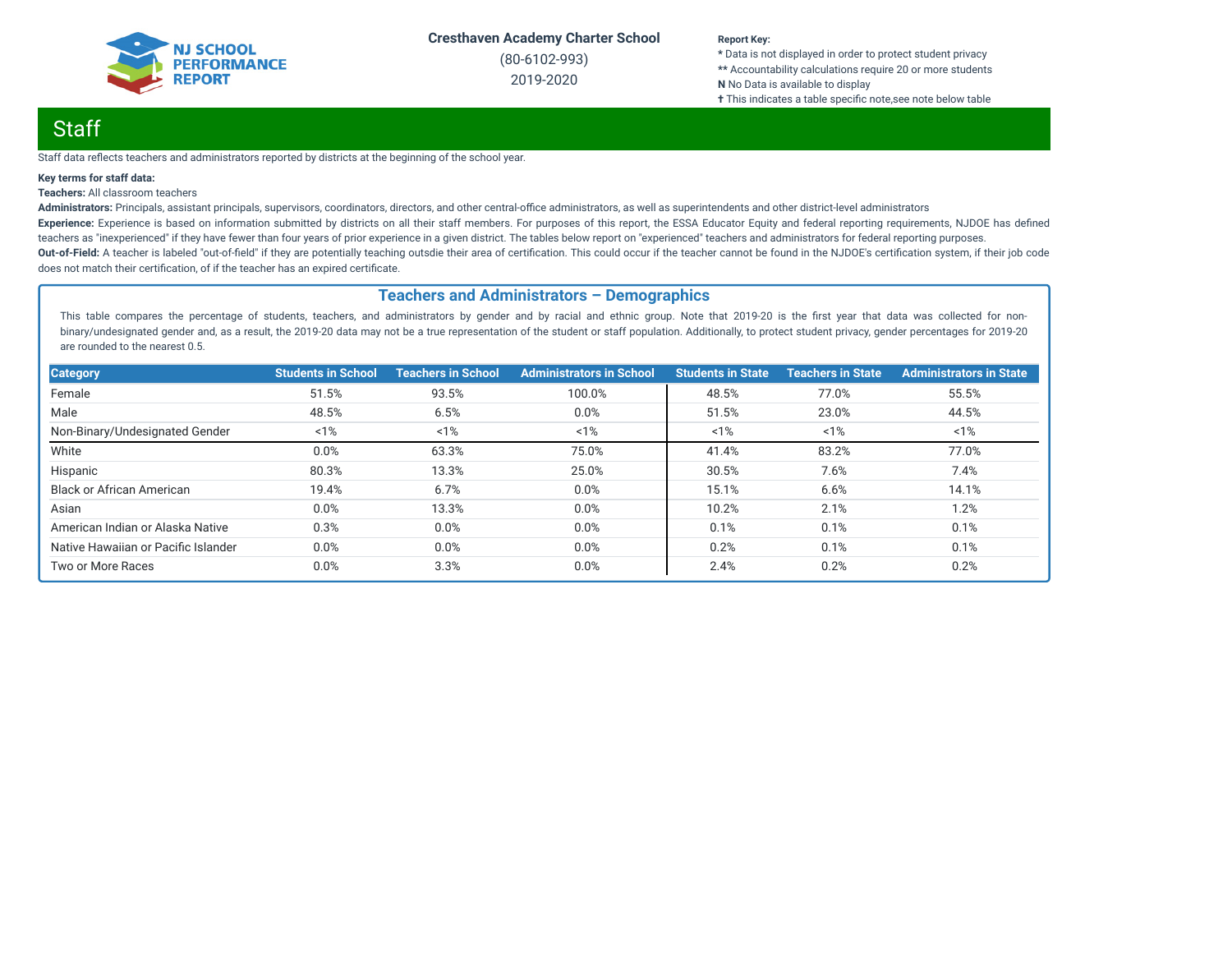

(80-6102-993) 2019-2020

#### **Report Key:**

**\*** Data is not displayed in order to protect student privacy **\*\*** Accountability calculations require 20 or more students **N** No Data is available to display **†** This indicates a table specific note, see note below table

## **Staff**

Staff data reflects teachers and administrators reported by districts at the beginning of the school year.

#### **Key terms for staff data:**

**Teachers:** All classroom teachers

Administrators: Principals, assistant principals, supervisors, coordinators, directors, and other central-office administrators, as well as superintendents and other district-level administrators Experience: Experience is based on information submitted by districts on all their staff members. For purposes of this report, the ESSA Educator Equity and federal reporting requirements, NJDOE has defined teachers as "inexperienced" if they have fewer than four years of prior experience in a given district. The tables below report on "experienced" teachers and administrators for federal reporting purposes. Out-of-Field: A teacher is labeled "out-of-field" if they are potentially teaching outsdie their area of certification. This could occur if the teacher cannot be found in the NJDOE's certification system, if their job code does not match their certification, of if the teacher has an expired certificate.

### **Teachers and Administrators - Level of Education**

This chart shows the highest level of education attained by teachers and administrators. The Bachelor's category may include other degrees/certificates such as a Specialist's degree. Administrators are required to have a Master's degree or higher.



### **Teachers and Administrators - One-Year Retention (District Level)**

This table shows the percentage of teachers and administrators assigned to this district in 2018-19 that were still assigned to this district in 2019-20. Staff who were not retained may have changed districts or no longer work for the state (including retirements).

| Job Type                                      | <b>District</b> | <b>State</b> |
|-----------------------------------------------|-----------------|--------------|
| 2018-19 Teachers: Same district 2019-20       | 85.7%           | 90.7%        |
| 2018-19 Administrators: Same district 2019-20 | 60.0%           | 87.8%        |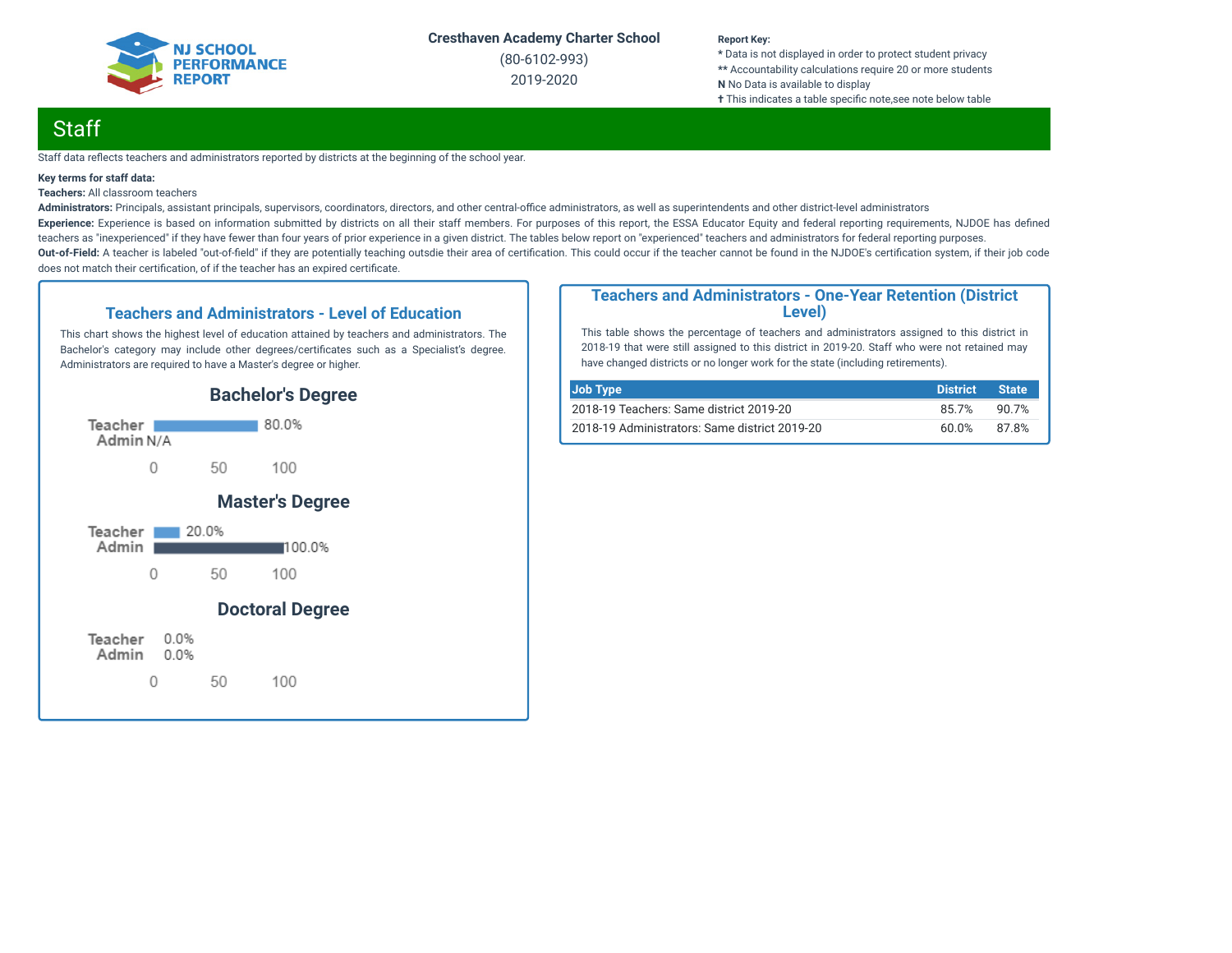

(80-6102-993) 2019-2020

#### **Report Key:**

**\*** Data is not displayed in order to protect student privacy **\*\*** Accountability calculations require 20 or more students **N** No Data is available to display

#### **†** This indicates a table specific note,see note below table

# Per-Pupil Expenditures

## **Per-Pupil Expenditures by Source**

The link below produces a table summarizing the most recently available expenses for regular and special education students taught at schools in the district. The amounts shown include expenditures for instruction, support services, administration, operations and maintenance, and extra-curricular activities.

For more information regarding this table please refer to the guidance for school level reporting, which is available on the NJDOE webpage ESSA School Level Reporting [Information](https://www.nj.gov/education/finance/fp/af/essa.shtml). More in-depth information about district and charter school spending can be found in the User [Friendly](https://www.nj.gov/education/finance/fp/ufb/) Budget and the [Comprehensive](https://www.nj.gov/education/finance/fp/cafr/search/) Annual Financial Report (CAFR) and Auditor Management Reports (AMRs).

Please be aware that the total district expenditures represented in these reports are taken from audited district financial data, but the subsequent allocation of these resources to specific schools is not audited or otherwise verified by the New Jersey Department of Education. If you have specific questions about the assignment (or lack of assignment) of school-level amounts, please contact the district for additional information.

### [Link to District Summary of 2019-20 School-Level Per Pupil Expenditures by Source](https://homeroom4.doe.state.nj.us/audsum/PpeReport?&did=6102&fileformat=html&reportname=PERFORMREPORT&fy=20)

An option to download all [school-level](https://homeroom4.doe.state.nj.us/audsum/PpeReport?&did=9999&fileformat=html&reportname=PERFORMREPORT&fy=20) summaries by district in one spreadsheet is also available. However, because districts have flexibility in how certain costs are allocated to individual schools, school-level costs should not be compared between schools in different districts.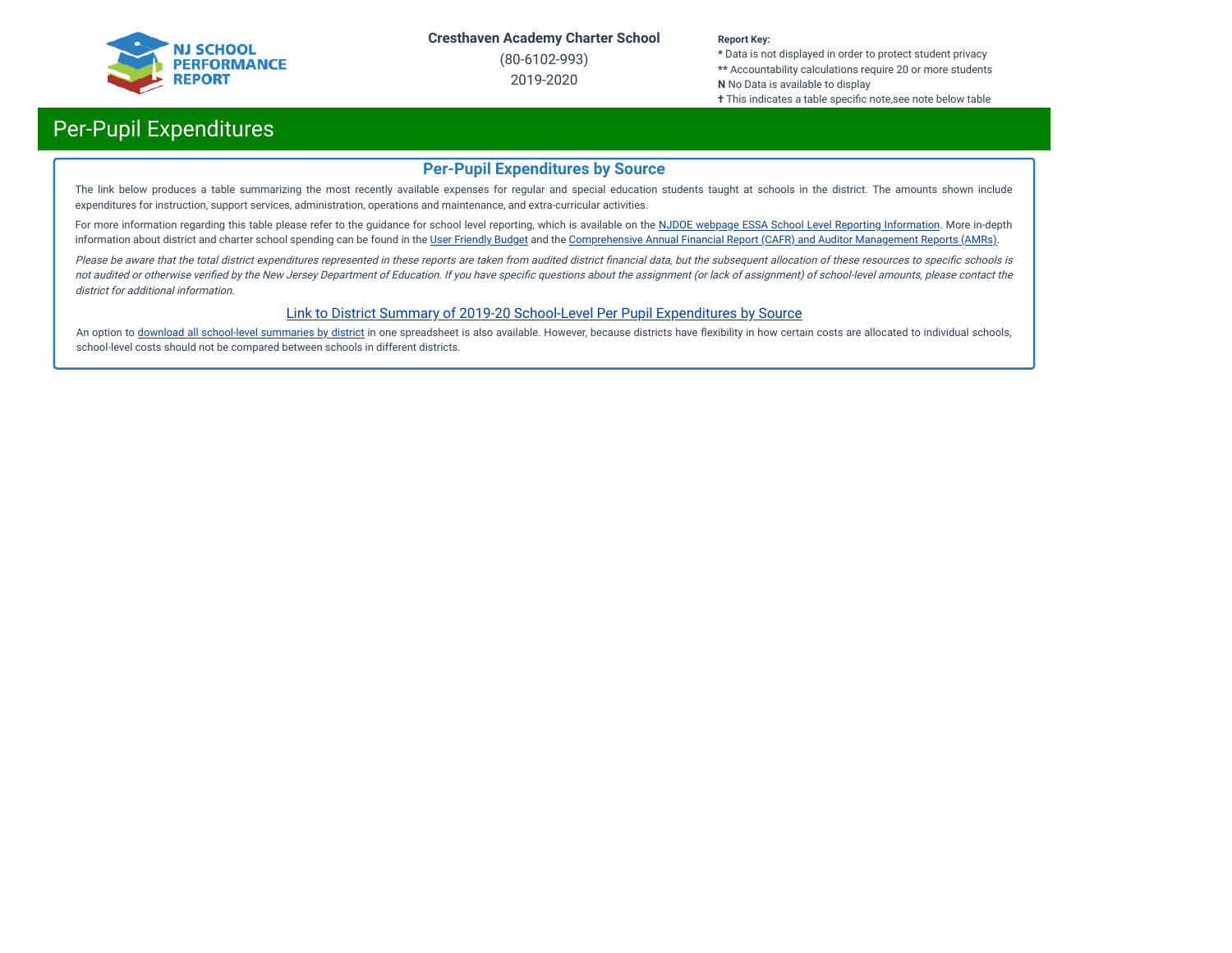(80-6102-993) 2019-2020

#### **Report Key:**

**\*** Data is not displayed in order to protect student privacy **\*\*** Accountability calculations require 20 or more students **N** No Data is available to display **†** This indicates a table specific note,see note below table

## **Accountability**

#### **New Jersey's Every Student Succeeds Act (ESSA) Accountability System**

New Jersey's school accountability system identifies schools that are in need of [comprehensive](https://www.nj.gov/education/ESSA/plan/plan.pdf) and targeted support as required by the Every Student Succeeds Act (ESSA). Based on New Jersey's approved ESSA state plan, NJDOE will identify schools in the following four federal categories every three years:

- **Comprehensive Support and Improvement (CSI): Overall Low Performing:**
	- Schools with a summative score in the bottom 5% of Title I schools.
- **Comprehensive Support and Improvement (CSI): Low Graduation Rate:**
- High schools with a four-year graduation rate of 67% or less
- **Additional Targeted Support and Improvement: Low Performing Student Group (ATSI):**
	- Schools with one or more student group with a summative score that would be in the bottom 5% of Title I schools
- **Comprehensive Support and Improvement (CSI): Chronically Low Performing:**
	- o Title I schools identified as Additional Targeted Support and Improvement; Low Performing Student Group (ATSI) that are identified for three or more consecutive years, i.e. ATSI schools that do not meet exit criteria.
	- The NJDOE has not yet identified schools in this category as no ATSI schools have been in status for three or more years.

Annually, NJDOE will identify schools in the following federal category:

- **Targeted Support and Improvement: Consistently Underperforming Student Group (TSI):**
	- Schools with one or more students group that missed annual targets or standards for all indicators for two years in a row

For purposes of ESSA accountability, only schools and student groups with data for 20 or more students are included in calculations.

For more information about New Jersey's [accountability](https://www.state.nj.us/education/title1/accountability/progress/19/2018-19%20Statewide%20Progress%20toward%20Long-Term%20Goals.pdf) system, how indicator and summative scores were calculated, how federal accountability status is determined, and statewide progress toward long-term goals, see these [accountability](https://www.state.nj.us/education/title1/accountability/progress/20) resources.

Important Note for 2019-2020: Due to the COVID-19 pandemic, New Jersey received a waiver from the United States [Department](https://www.nj.gov/education/covid19/news/docs/Accountability%20and%20School%20Identification,%20and%20Reporting%20Requirement%20Waiver%20Word.pdf) of Education (USED) in March 2020 to waive statewide assessment, accountability, and reporting requirements in the Elementary and Secondary Education Act (ESEA) for the 2019-2020 school year. This removes the requirement to:

- Calculate indicator scores and summative scores for the 2019-2020 school year;
- Measure progress toward long-term goals and measures of interim progress for accountability indicators for the 2019-2020 school year; and
- Identify schools for comprehensive and targeted support and improvement during the 2020-2021 school year (based on 2019-2020 data).

As a result of the March 2020 waiver, any school that was identified for comprehensive or targeted support and improvement during the 2019-2020 school year for support during the 2020-2021 school year will retain the same status for the 2021-2022 school year and continue to receive support and interventions from the NJDOE.

For the categories that are identified every three years, the last identification occurred in the 2018-2019 school year (based on 2017-2018 data) and the next identification was scheduled for the 2021-2022 school year (based on 2020-2021 data). Due to the COVID-19 pandemic and associated federal waivers, New Jersey has submitted a proposed addendum to New Jersey's consolidated state plan to delay the next identification until the 2022-2023 school year (based on 2021-2022 data) and also delay the exit of all currently identified schools to align with the next identification.

For the annual identification of schools for Targeted Support and Improvement: Consistently Underperforming Student Group, no schools will be identified during the 2020-2021 school year as a result of the March 2020 waiver. New Jersey has submitted a request to USED to waive the next identification in the 2021-2022 school year due to the lack of two consecutive years of data.

Because these requests to adjust exit dates are dependent on approval by USED, exit dates are not included in the 2019-2020 reports. Updated exit dates will be shared directly with districts when they are finalized. Check the [accountability](https://www.state.nj.us/education/title1/accountability/progress/20) resources page for current information.

The 2019-2020 Accountability Indicator Scores and Summative Ratings and Accountability Summary by Student Group tables will not be included in the report for 2019-2020 as these tables include indicator scores, summative scores, and progress toward long-term goals and those measures were waived under the March 2020 waiver.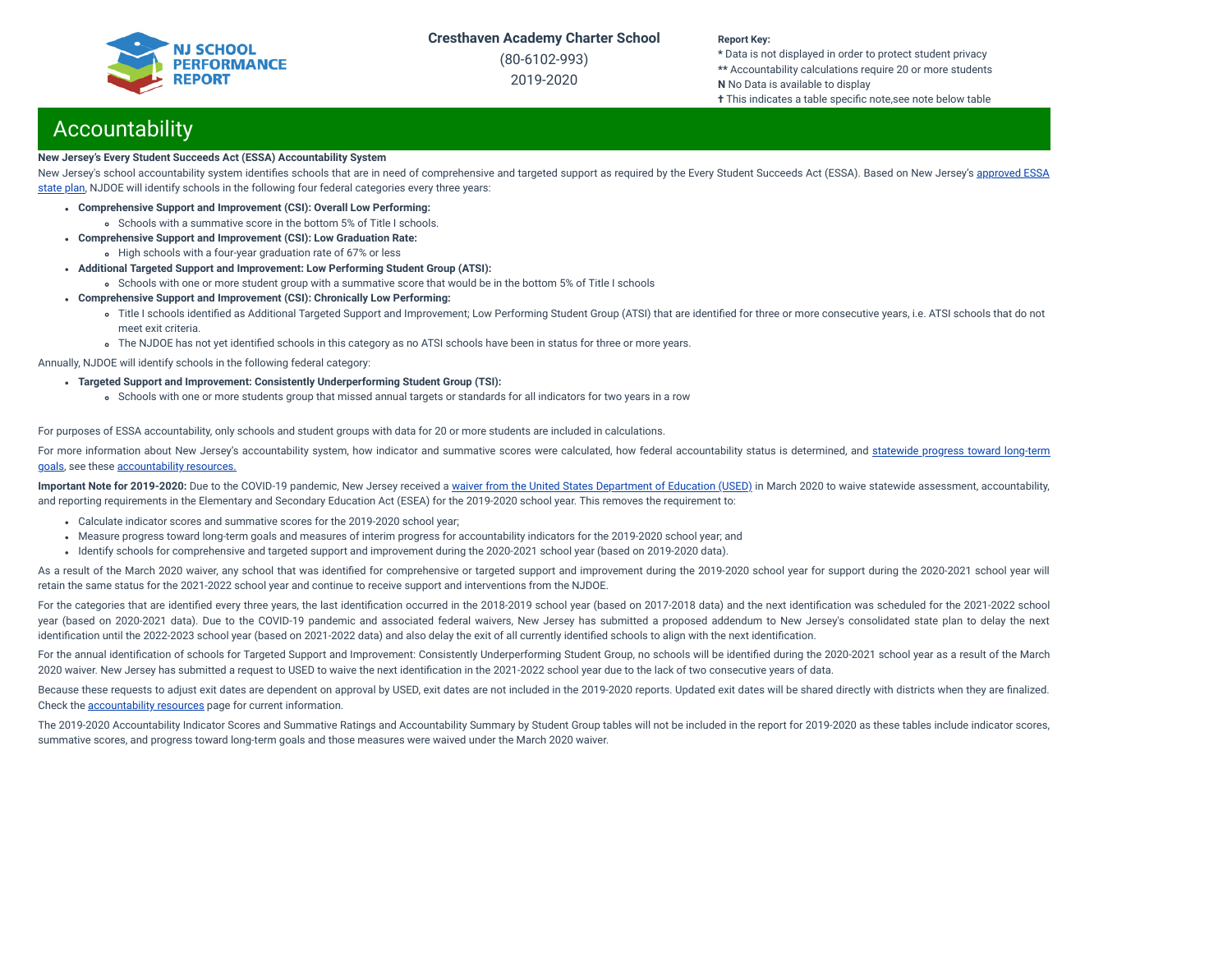## **JJ SCHOOL PERFORMANCE REPORT**

**Cresthaven Academy Charter School**

(80-6102-993) 2019-2020

#### **Report Key:**

**\*** Data is not displayed in order to protect student privacy **\*\*** Accountability calculations require 20 or more students **N** No Data is available to display **†** This indicates a table specific note, see note below table

## Accountability

## **ESSA Accountability Status**

The table below provides the school's federal school status for the 2021-22 school year, the category (or reason) for identification, the year the school is eligible to exit status, and, if applicable, the student groups identified for support. For additional information, the **NJDOE ESSA [Accountability](https://www.state.nj.us/education/title1/accountability/progress/20/) webpage** includes a list of all schools requiring [comprehensive](https://www.state.nj.us/education/title1/accountability/progress/19/CAP%20Comprehensive_Targeted_Schools.xlsx) or targeted support and improvement with the amount of School Improvement Aid (SIA) funds received and information on exit [criteria](https://www.state.nj.us/education/title1/accountability/progress/20/ESSAExitCriteriaDocument.pdf) for identified schools.

| Status for 2021-22 School Year                                   | Not in Status |
|------------------------------------------------------------------|---------------|
| Category of Identification                                       | n/a           |
| <b>Year Eligible to Exit Status</b>                              | n/a           |
| <b>Student Group Status: White</b>                               |               |
| <b>Student Group Status: Hispanic</b>                            |               |
| <b>Student Group Status: Black or African American</b>           |               |
| Student Group Status: Asian, Pacific Islander, Native Hawaiian   |               |
| Student Group Status: American Indian or Alaska Native           |               |
| <b>Student Group Status: Two or More Races</b>                   |               |
| <b>Student Group Status: Economically Disadvantaged Students</b> |               |
| <b>Student Group Status: Students with Disabilities</b>          |               |
| <b>Student Group Status: English Learners</b>                    |               |

 $\dagger$  This flag is used if a school is identified for Comprehensive Support and Improvement, but one or more student groups met criteria for Targeted Support and Improvement.

## **ESSA Accountability Progress**

The table below shows performance on each of New Jersey's ESSA accountability indicators for the last three years. ELA and Math Proficiency represent the percentage of students that met or exceeded expectations on statewide assessments (NJSLA/PARCC or DLM). ELA and Math Growth represent the median student growth percentile. Four- and five-year graduation rates represent the adjusted cohort graduation rates. Progress toward English Language Proficiency, which was first available in 2017-18, shows the percentage of English Learners that demonstrated the expected amount of growth on the ACCESS for ELLs 2.0 Assessment for English Language proficiency. Chronic absenteeism represents the percentage of students that were absent for 10% or more of the days enrolled during the school year.

| <b>ESSA Acountability Indicator</b>             | $2017 -$ | $2018 -$ | $2019 -$ |
|-------------------------------------------------|----------|----------|----------|
|                                                 | 18       | 19       | 20       |
| <b>ELA Proficiency</b>                          | N        | N        |          |
| Math Proficiency                                | N        | N        |          |
| FI A Growth                                     | N        | N        |          |
| Math Growth                                     | N        | N        |          |
| 4-Year Graduation Rate+                         | N        | N        | N        |
| 5-Year Graduation Ratet                         | N        | N        | N        |
| Progress toward English Language<br>Proficiency | N        | N        |          |
| Chronic Absenteeism                             | N        | N        |          |

† This table shows the most recent graduation rate for reference, but accountability calculations for a given year use the prior year's graduation rate.